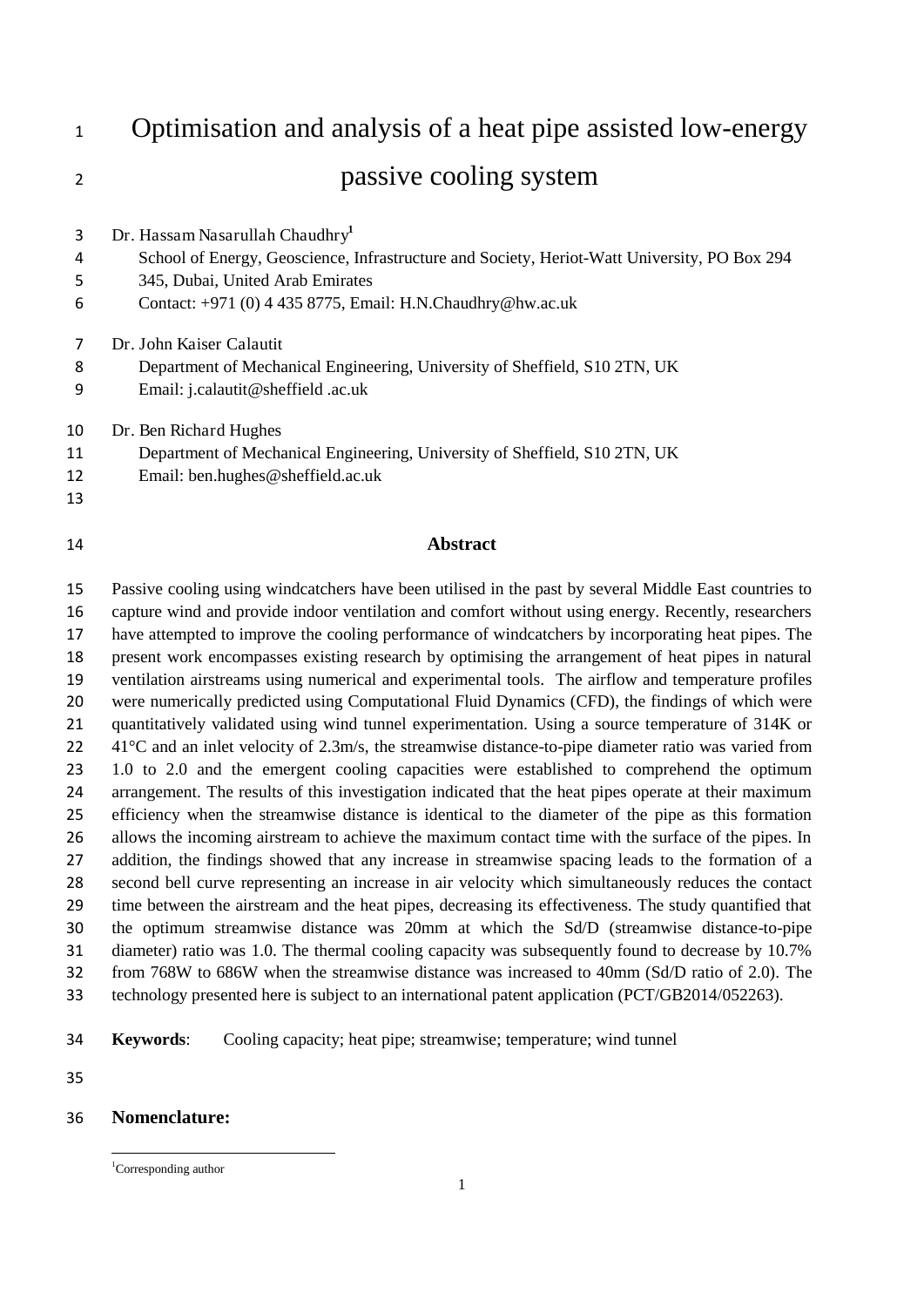| A              | Cross sectional area $(m2)$                 |
|----------------|---------------------------------------------|
| ρ              | Density of liquid $(kg/m3)$                 |
| ε              | Effectiveness of heat exchanger             |
| g              | Gravitational acceleration $(m/s^2)$        |
| <i>Aactual</i> | Heat transfer, actual (W)                   |
| $q_{max}$      | Heat transfer, ideal (W)                    |
| $q_e$          | Heat transfer rate to evaporator (W)        |
| $h_{fg}$       | Specific enthalpy $(J/kg)$                  |
| $c_p$          | Specific heat capacity of liquid (J/kgK)    |
| ΔΤ             | Temperature difference (K)                  |
| $T_{c,inlet}$  | Temperature at inlet to condenser $(K)$     |
| $T_{e,inlet}$  | Temperature at inlet to evaporator $(K)$    |
| $T_{e,outlet}$ | Temperature at outlet from evaporator $(K)$ |
|                | Velocity $(m/s)$                            |
|                |                                             |

# **1. INTRODUCTION**

 The way in which heat pipes are arranged plays an imperative role on the overall effectiveness of the technology, especially when employed as a passive cooling component in natural ventilation systems. Although a lot of advancements have been made in the field of natural ventilation, they have their own limitations in terms of delivering adequate indoor cooling temperatures largely due to external climatic variations in hot countries. Therefore, the optimisation of passive cooling using energy- efficient heat pipes is of significant interest in the ventilation sector. By incorporating the zero-energy working principles of heat pipes to provide the cooling duty, natural ventilation systems can become an effective and sustainable alternative in keeping the internal environment comfortable [1-3].

 Existing research has indicated the integration of heat pipes into a passive cooling windcatcher to improve its thermal performance [4]. Wind catchers are traditional natural ventilation systems based on the design of traditional architecture, intended to provide ventilation by manipulating pressure differentials around buildings induced by wind movement and temperature difference. Figure 1 displays the cooling operation of a windcatcher with heat pipes inside its channel. The system provides natural ventilation inside a building by capturing warm/hot outdoor air and passing it through the evaporator side of heat pipes which absorbs the thermal energy from the passing airflow and transfer it to a parallel cold sink (condenser). Heat pipes transfer only sensible energy from one airstream to another. Heat pipes do not have moving parts, and failure of the entire unit is infrequent due to minimal risk of corrosion and wear. Space efficiency is another typical characteristic of heat pipes as they can be manufactured in various dimensions depending on the configuration of the energy system. Heat pipes are energy-efficient passive devices and do not consume fossil fuels and other environmentally hazardous resources for carrying out its operation, thereby making itself extremely suitable for use in natural ventilation air streams. There are various heat pipe systems currently available which are applicable to operating temperatures associated with building energy applications [4].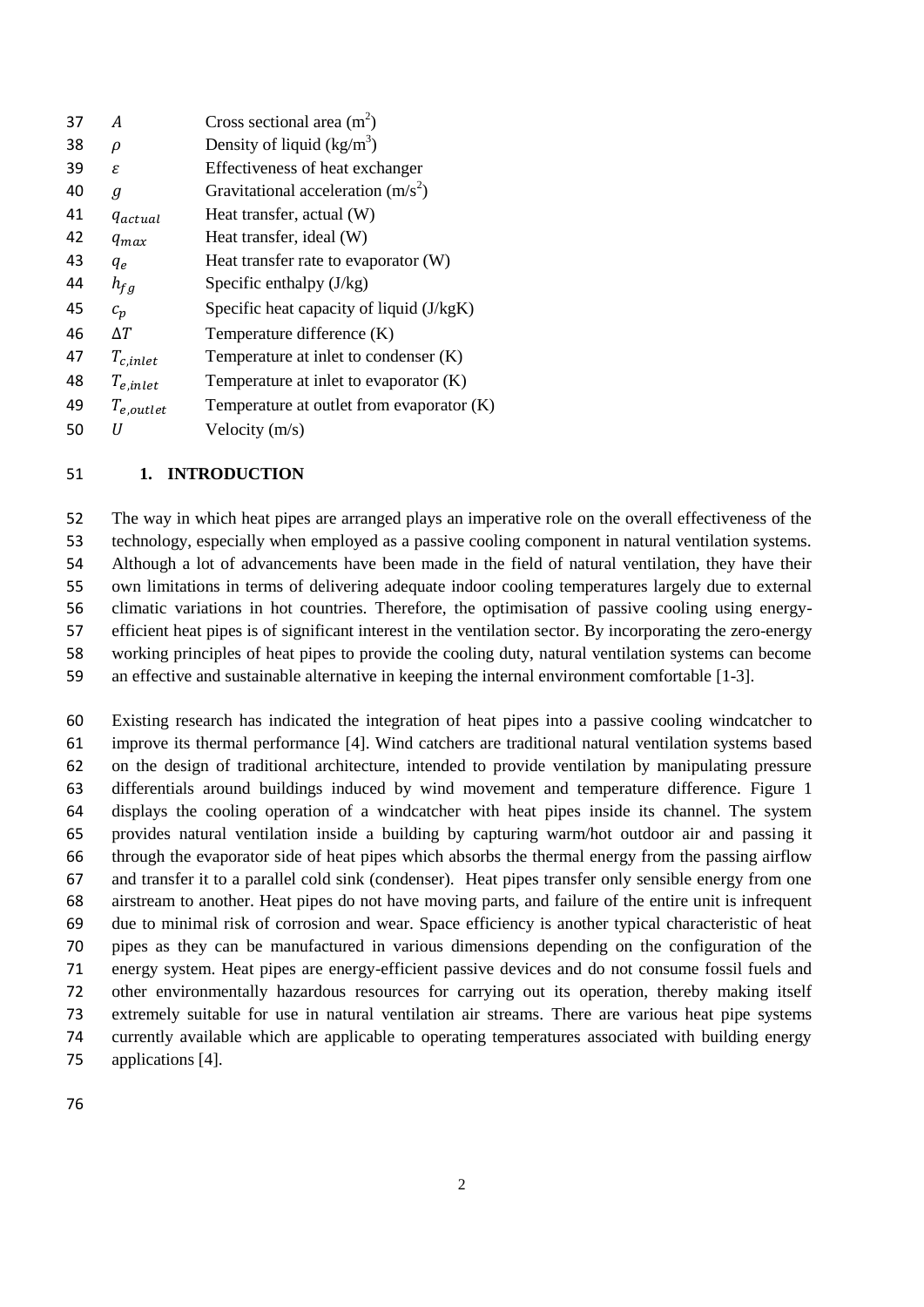



**Figure 1 A passive cooling windcatcher with heat pipes to optimise cooling performance** 

 A wide range of studies have been carried out in order to comprehend the thermal behaviour of heat pipes when arranged in a staggered or an inline grid. Generally, staggered arrangements have been found to be more effective than the inline method [5-8]. However, the research on evaluation and optimisation of the cooling capacity of heat pipes in response to varying streamwise configurations are limited in particular its applications in windcatchers. This work therefore investigated the sensible heat transfer and effectiveness of heat pipes in ventilation airstreams by investigating varying streamwise arrangements.

**2. PREVIOUS RELATED WORK** 

 Yodrak et al., [9] carried out work on analysing the thermal performance of heat pipes when arranged in both staggered and inline grids. The heat pipe comprised of an evaporator and condenser length of 0.15m along with an adiabatic section of 0.05m. Water was used as the internal working fluid and the internal diameter of the steel heat pipe tube was 0.02m. The arrangement comprised of a total of 8 rows with 6 tubes in each row. Measurements were recorded at the inlet and outlet of the evaporator and condenser section when a steady-state was achieved wherein the temperatures normalised. K-type thermocouples were used as instrumentation for temperature measurement. The mass flow rate of the incoming fluid to the evaporator section was 0.0098 kg/sec. The results of the study established that when the tube arrangement was changed from inline to staggered arrangement, the heat transfer increased from 1,996W to 2,273W. This was primarily due to the staggered arrangement incorporating a larger frontal area of heat pipes than the inline arrangement.

 Further to the study carried out by Aris et al., [10] on using fins to enhance heat transfer, the work also investigated the thermal performance of heat pipes arranged under staggered and inline grid structures. The analysis was based on forced convection cooling, thereby indicating the use of heat pipes to carry out the heat duty. The findings indicated that a staggered arrangement of three- dimensional wings as extended surfaces with an aspect ratio of four and an angle of attack of 14° gave the highest enhancement in heat transfer in comparison to the inline arrangement.

 Shabgard and Faghri [11] developed a steady-state analytical model for cylindrical heat pipes subjected to a constant heating flux. The proposed model coupled two-dimensional heat conduction in the heat pipe's surface wall along with the liquid flow in the wick and the vapour hydrodynamics. Constant fluid thermophysical properties along with axisymmetric heating and cooling were assumed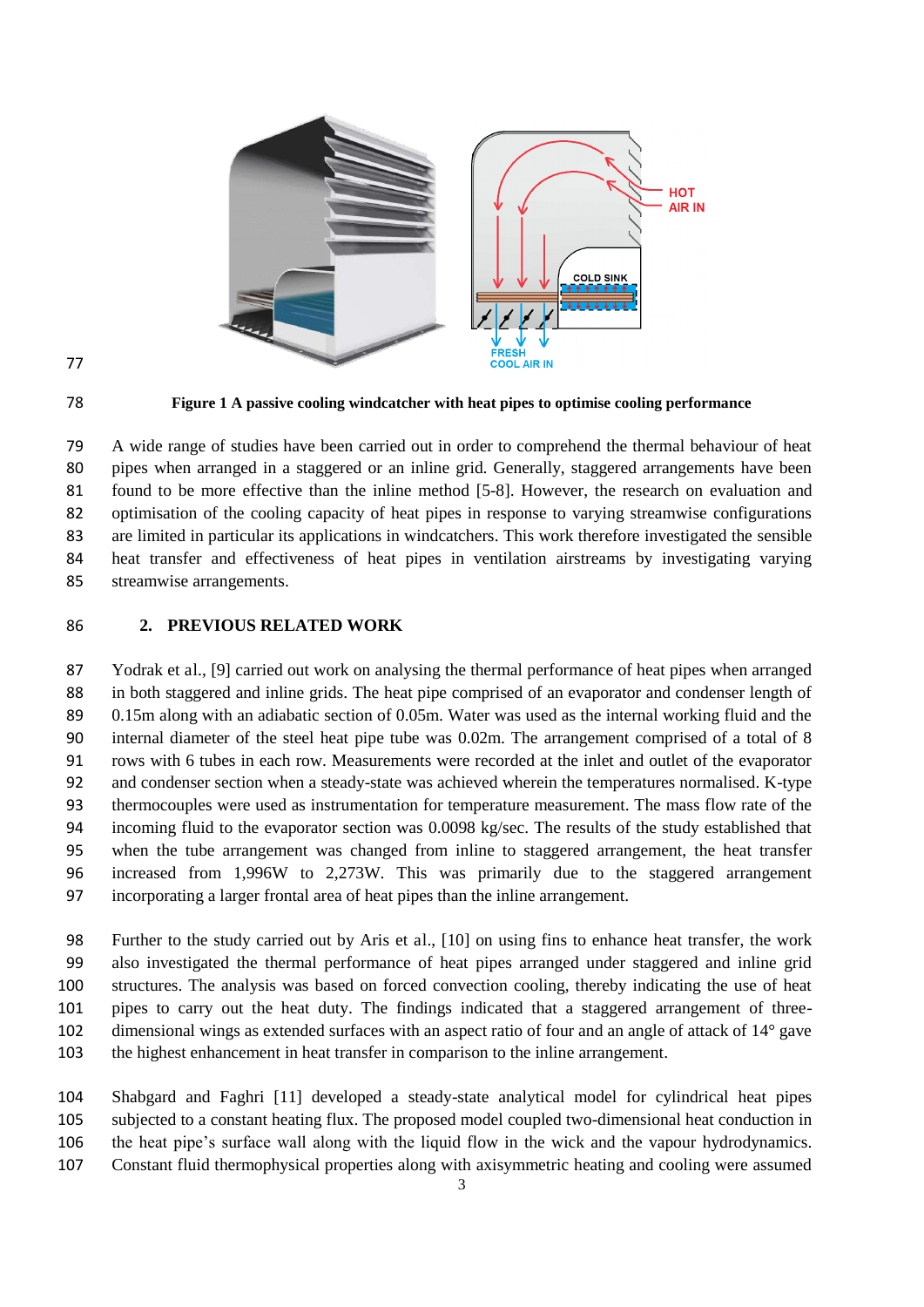in the model. The heat pipe was constructed out of copper and distilled water was used as the internal working fluid. The results of the analytical model were compared to full numerical simulations previously conducted by the authors and good correlation was observed. The work found that in certain cases exclusion of the axial heat conduction in the surface wall can cause an error of more than 112 10% in the calculated pressure drops in heat pipes.

 Karthikeyan and Rathnasamy [12] studied the convective heat transfer of pin-fin arrays using the staggered and inline arrangement. The tests were conducted for various mass flow rates of air (Reynolds number ranging from 2,000 to 25,000. The cylindrical cross-section of the pin-fin array included a diameter of 10mm with an overall height of 90mm. A uniform plate heater with a power capacity of 1,500W was used to provide heating temperatures and temperature recordings were undertaken using thermocouples at the inlet and outlet of the evaporator section. The experimental results showed that the staggered pin-fin array significantly enhanced heat transfer as a result of higher turbulence and downstream pressure drop. At a Reynolds number of 4,000, the heat transfer rate using staggered array was approximately

 Chaudhry et al. [4] compared different heat pipe working fluids in terms of their Merit No. for particular use in building and ventilation systems. Water, ammonia, acetone, pentane and heptane were equated based on their thermophysical fluid properties and the review study revealed that water incorporated the highest Merit No. in relation to other working fluids. At an operating temperature of 293K, the Merit No. for water was  $1.78 \times 10^{11}$ , which was an order higher than ammonia which 127 incorporated a Merit No. of  $7.02 \times 10^{10}$ . In addition, with an increasing operating temperature gradient from 293K to 393K, water displayed an increase in Merit No. of 64% while other working fluids displayed a reduction in Merit No. as the operating temperatures were increased. As an outcome of the study's findings, water was chosen as the working fluid for the current investigation.

 In the author's previous works [1, 22-23], the effect of the heat pipes on the performance of the wind catcher was investigated, highlighting the capabilities of the system to deliver the required fresh air rates and cool the ventilated space. Qualitative and quantitative wind tunnel measurements of the airflow through the wind catcher were compared with the computational modelling and good correlation was observed. Field testing of the wind catcher was carried out to evaluate its performance under real operating conditions (see Figure 2).



**Figure 2 Field testing of passive cooling windcatcher with heat pipe arrangements [23]**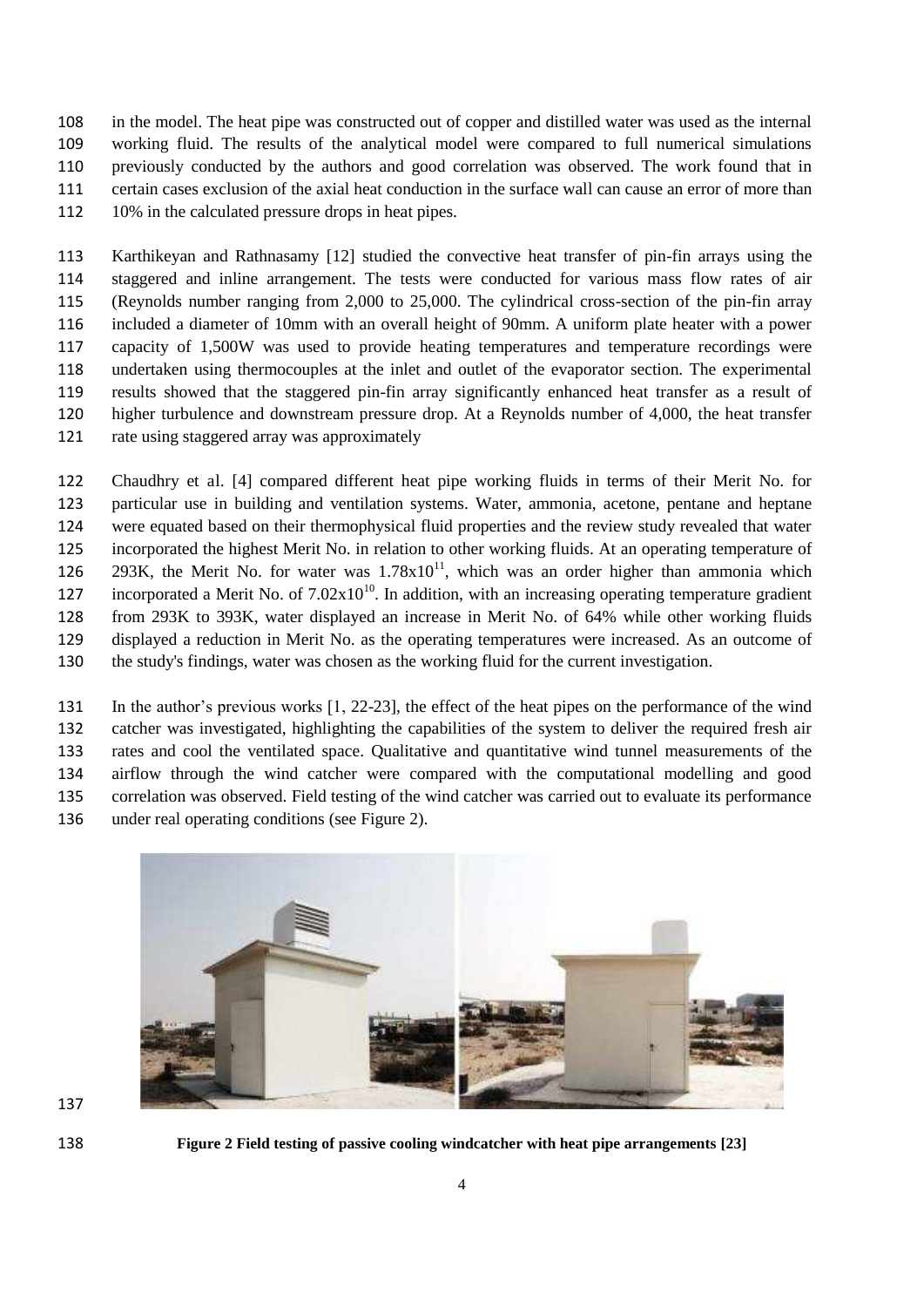This study aims to extend this work by focusing on the heat pipe arrangement optimisation. The work will numerically and experimentally investigate the cooling capacity associated with heat pipes when arranged in a staggered grid with streamwise distance-to-pipe diameter ratios varying between 1.0 and 2.0 at intervals of 0.25. Keeping the geometrical arrangement and external boundary conditions fixed, the flow and thermal profiles of the subsequent airstream was analysed. The rate of heat transfer and effectiveness of the system was determined using both CFD and wind tunnel testing and a correlation between the results was obtained. This work will classify the optimum streamwise arrangement associated with heat pipes for the purpose of passive cooling under ventilation aistreams.

# **3. COMPUTATIONAL DOMAIN**

 The computational domain comprised of the purpose-built heat pipe geometry, which was constructed in order to carry out the numerical simulations alongside achieving direct experimental validation.

The model was designed according to the specifications of the experimental test section incorporating

identical dimensions. 19 cylindrical heat pipes of exact specification were used, which were oriented

vertically at an angle of 90° to the ground. The inner and outer diameter of the heat pipes were

0.015m and 0.016m. Figure 3 displays the schematic arrangement of the computational domain.



**Figure 3 Heat pipe arrangement within the computational domain** 

 The standard k-e transport model which is frequently used for incompressible flows was used to define the turbulence kinetic energy and flow dissipation rate within the model [13, 14]. The use of the standard k-e transport model on cylindrical pipe flows has been found in previous works [15, 16] as has been the approach of integrating Eulerian-Eulerian multiphase simulations alongside [17]. The 160 turbulence kinetic energy,  $\bf{k}$ , and its rate of dissipation,  $\bf{e}$ , are obtained from the following transport 161 equations formulated in eqn.1 and eqn.2.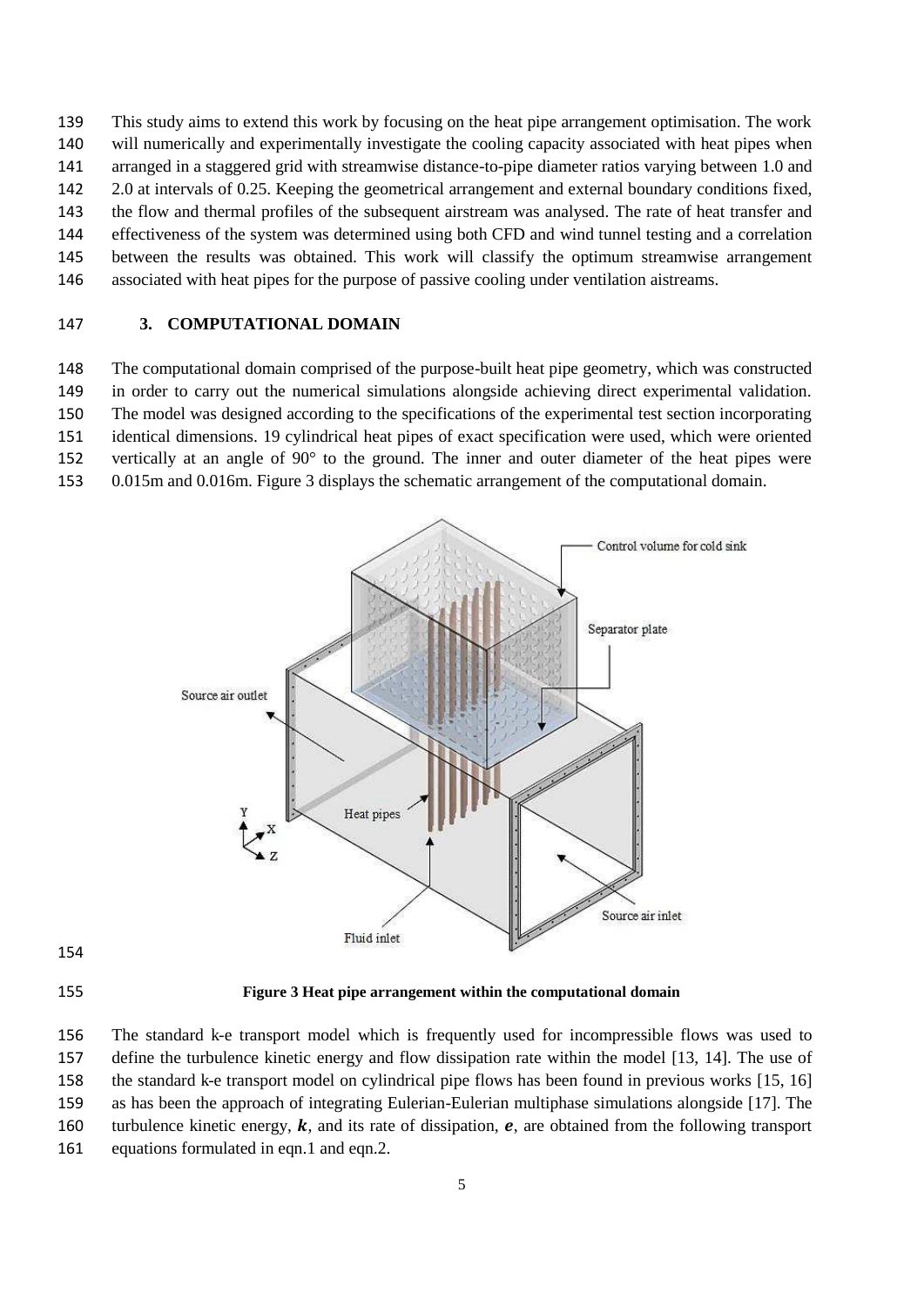162 
$$
\frac{\partial}{\partial t}(\rho k) + \frac{\partial}{\partial x_i}(\rho k u_i) = \frac{\partial}{\partial x_j} \left[ \left( \mu + \frac{\mu_t}{\sigma_k} \right) \frac{\partial k}{\partial x_j} \right] + G_k + G_b - \rho \epsilon - Y_M + S_k
$$
 (eqn.1)

163 
$$
\frac{\partial}{\partial t}(\rho e) + \frac{\partial}{\partial x_i}(\rho e u_i) = \frac{\partial}{\partial x_j} \left[ \left( \mu + \frac{\mu_i}{\sigma_e} \right) \frac{\partial e}{\partial x_j} \right] + C_{1e} \frac{e}{k} (G_k + C_{3e} G_b) - C_{2e} \rho \frac{e^2}{k} + S_e
$$
 (eqn.2)

164 Where;  $G_k$  represents the generation of turbulence kinetic energy due to the mean velocity gradients, 165  $G_h$  represents the generation of turbulence kinetic energy due to buoyancy.  $Y_M$  represents the 166 contribution of fluctuating dilatation in compressible turbulence to the overall dissipation rate. 167  $C_{1e}$ ,  $C_{2e}$  and  $C_{3e}$  are constants,  $\sigma_k$  and  $\sigma_e$  are the turbulent Prandtl numbers for  $k$  and  $e$ .  $S_k$  and  $S_e$  are the user-defined source terms. are the user-defined source terms.

 The Mixture multiphase model was used to solve the governing equations considering its extensive use in the study of particle transport of two-phase flows through pipes. The Mixture model solves for the mixture momentum equation and prescribes relative velocities to describe the dispersed phases. Accordingly, velocity inlet boundary conditions are applicable to both liquid and vapour phases of the fluid. The SIMPLE algorithm was used for pressure-velocity coupling in order to incorporate the mass transfer terms implicitly into the general matrix and to solve for corrections of pressure and velocity sequentially. Second Order Upwind discretisation scheme was used to obtain the face fluxes for all cells, including those near the interface.

 Mass transfer phenomenon for phase interaction between the vapour and liquid species was carried out using the evaporation-condensation mechanism involving the fluid saturation properties. The evaporation-condensation model is a systematic model [18] with a physical basis and solves the mass transfer based on the following temperature regimes as formulated in eqn.3 and eqn.4.

181 If T > Tsat 
$$
\dot{m}_{e\to v} = coeff \times \alpha_l \rho_l + (\frac{T-T_{sat}}{T_{sat}})
$$
 (eqn.3)  
182 If T < Tsat  $\dot{m}_{e\to v} = coeff \times \alpha_v \rho_v + (\frac{T-T_{sat}}{T_{sat}})$  (eqn.4)

Where;  $\dot{m}_{e\to\nu}$  represents the rates of mass transfer from the liquid phase to the vapour phase,  $\alpha$  and  $\rho$  are the phase volume fraction and density. are the phase volume fraction and density.

#### 185 **3.1 Mesh generation**

 Mesh generation is one of the most important processes in CFD simulation. The quality of the mesh plays a significant role on the accuracy of results and the stability of the solution. A mesh or grid is the representation of the continuous physical surface and volume of an object through a set of discrete x, y, z coordinates.

 The meshed model comprised of 160,736 nodes and 778,932 combined tetrahedral and hexahedral elements to obtain a balance between the run time and the resolution in the channel axial direction. 192 The maximum and minimum sizes of the mesh elements were obtained at  $7.33 \times 10^{-2}$  m and  $3.66 \times 10^{-4}$  m 193 while the maximum face sizing was  $3.66x10^{-2}$  m. Higher resolution of mesh was used on the heat pipes (near wall mesh refinement) and in close proximity while lower resolution was used further away from the subject in order to obtain superior precision of results.A total of 7,799 hexahedral elements were applied on the heat pipe tubes with the grid lines perpendicular to the wall surfaces for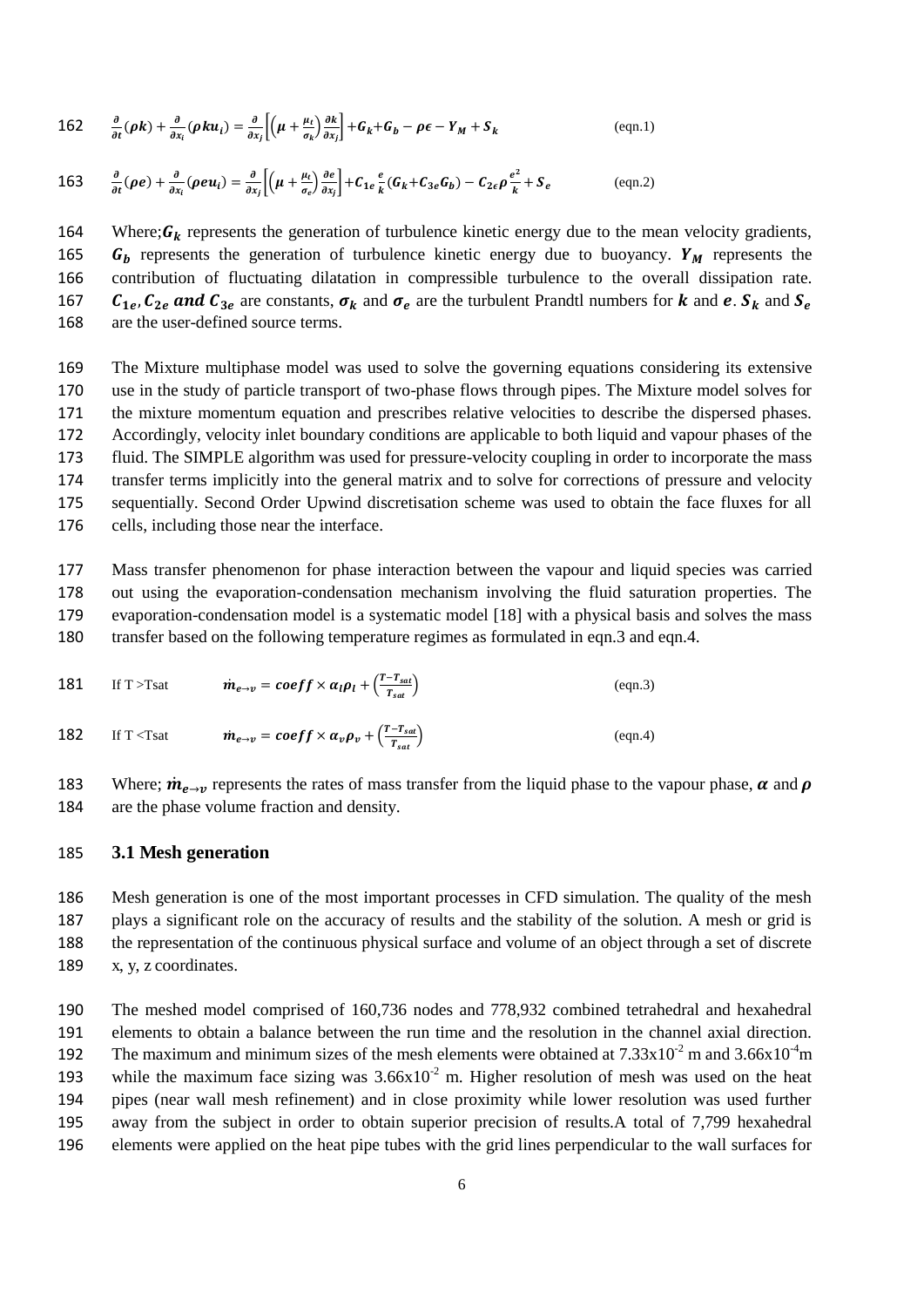- 197 accurately resolving the viscous and thermal boundary layer. Figure 4 displays the mesh generation on
- 198 the computational domain.



# 199

# 200 **Figure 4 Schematic showing high resolution used in the proximity of the pipes, and lower resolution at a**  201 **larger distance away from the pipes**

202 The  $y^+$  is a non-dimensional wall distance for a wall-bounded flow commonly used in boundary layer 203 theory and can be defined by eqn.5.

$$
204 \qquad y^+ = \frac{u, y}{v} \tag{eqn.5}
$$

205 Where  $u_*$  is the friction velocity at the nearest wall, y is the distance to the nearest wall and v is the 206 kinematic viscosity of the fluid. The critical  $y^+$  values of the grid on the walls of the heat pipe were in 207 the range of 28 and 45, with the average weighted average across the axial length of the heat pipe 208 tubes being 37 remained as per the recommended range which constitutes to  $y^+$  > 30 in the entire 209 domain [19, 20].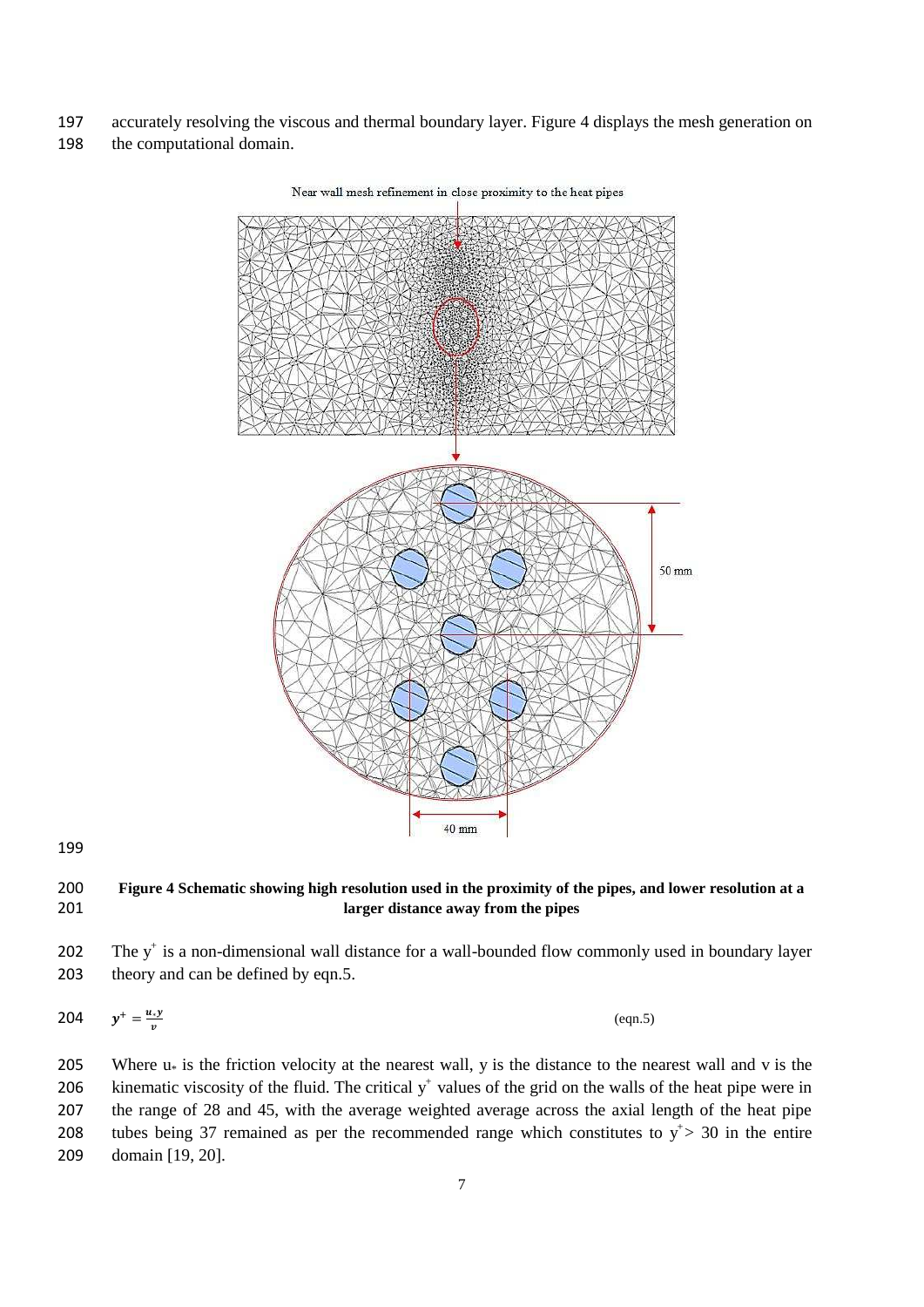# 210 **3.2 Boundary conditions**

211 The applied boundary conditions on the heat pipe heat exchanger computational domain comprised of

212 an initial air velocity of 2.3m/s perpendicular to the hot channel. The cross-sectional area of the test

213 section was  $0.25$ m<sup>2</sup> thereby indicating a Reynolds number of 62,299 (a mass flow rate of 0.631kg/sec) 214 of air at the evaporator section through convection. A source temperature of 314K was applied to the

215 evaporator section while the condenser section was maintained at 288K. Table 1 indicates the

216 summarised applied boundary conditions applied on the heat pipe heat exchanger.

| 217 | <b>Table 1 Applied boundary conditions</b> |
|-----|--------------------------------------------|
|     |                                            |

| <b>Parameter</b>         | Value / description                |  |  |  |  |
|--------------------------|------------------------------------|--|--|--|--|
| Multiphase model         | Mixture model                      |  |  |  |  |
| Viscous model            | k-epsilon                          |  |  |  |  |
| Near-wall treatment      | Enhanced wall functions            |  |  |  |  |
| Phase 1                  | Vapour                             |  |  |  |  |
| Phase 2                  | Liquid                             |  |  |  |  |
| Saturation temperature   | 293K                               |  |  |  |  |
| Inlet source temperature | 314K                               |  |  |  |  |
| Inlet sink temperature   | 288K                               |  |  |  |  |
| Inlet air velocity       | 2.3 <sub>m/s</sub>                 |  |  |  |  |
| Velocity formulation     | Absolute                           |  |  |  |  |
| Solver type              | Pressure based                     |  |  |  |  |
| Gravity                  | $-9.81 \text{m/s}^2$ (Y direction) |  |  |  |  |

218

 The control volume of the cold sink located directly above the evaporator section was set to a temperature of 288K and was used as the condenser section of the heat pipes. The temperature in the cold sink was maintained using flexible ice pockets which were positioned at all the four walls of the interface. Each ice pocked had a fill volume of 12ml and a total of 49 ice pockets were used per side of the cold sink. The thermal behaviour of the cold sink was initially monitored without the heat pipes and the stabilised temperature was recorded for 133 minutes corresponding to 2.2 hours. This information was used to determine the length of time for carrying out the experimentation involving heat transfer from heat pipes.

 Five computational models were created for the purpose of this investigation with increasing streamwise arrangements between the heat pipes. The spanwise thickness (St) was kept constant at 50mm while the streamwise distance was increased from 20mm to 40mm in 5mm increments (Figure 5). In order to conduct a fair assessment, all boundary conditions were kept identical throughout the

231 thermal analyses.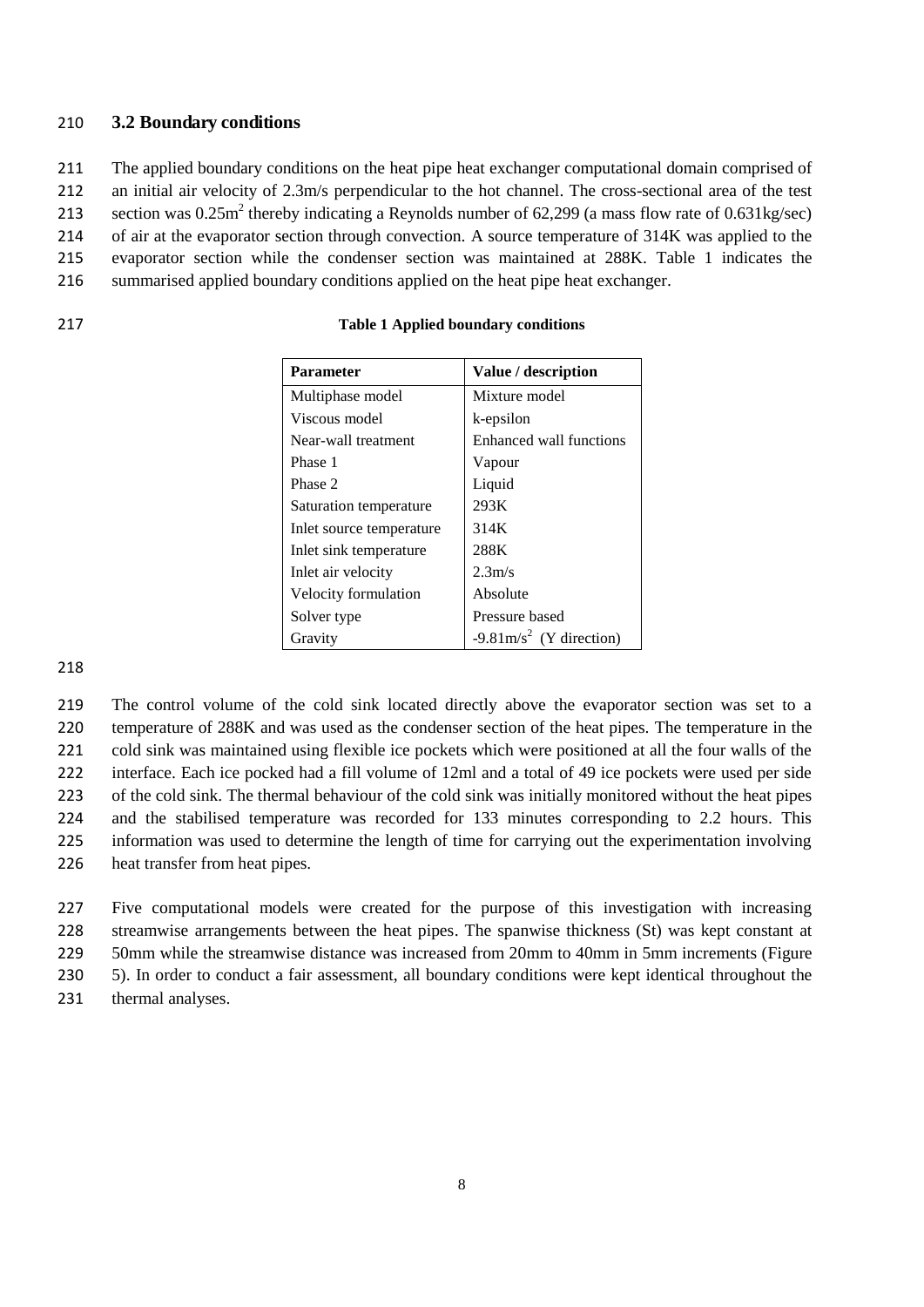



#### 233 **Figure 5 Physical domain illustrating the streamwise distance for the analysed models**

- 234 Table 2 indicates the ratio of increasing streamwise distances to the diameter of the heat pipe groove.
- 235 The ratio of Sd/D was increased from 1.0 to 2.0 while the ratio of St/D was kept fixed at 2.5.

236 **Table 2 Streamwise distance models** 

| Model     | $D$ (mm) | $St$ (mm) | $Sd$ (mm) | St/D | Sd/D |
|-----------|----------|-----------|-----------|------|------|
| $Sd_{20}$ | 20.0     | 50.0      | 20.0      | 2.5  | 1.00 |
| $Sd_{25}$ | 20.0     | 50.0      | 25.0      | 2.5  | 1.25 |
| $Sd_{30}$ | 20.0     | 50.0      | 30.0      | 2.5  | 1.50 |
| $Sd_{35}$ | 20.0     | 50.0      | 35.0      | 2.5  | 1.75 |

 $\text{Sd}_{40}$  | 20.0 | 50.0 | 40.0 | 2.5 | 2.00

237

# 238 **4. EXPERIMENTAL SET-UP**

 The experimental testing was carried out at the University of Leeds Building Physics Laboratory 240 using a low-speed closed-loop wind tunnel to validate the numerical results. The variable intensity 241 axial fan and 15kW heating elements were capable of supplying wind speeds up to 13m/s and air 242 temperatures of up to 60°C which were necessary for this study. The elevation plan of the low-speed closed-loop wind tunnel facility along with the experimental set-up is displayed in Figure 6.The flow in the wind tunnel was characterised prior to experimental testing to indicate the non-uniformity and turbulence intensity in the test-section which was 0.6% and 0.49% and according to the recommended guidelines [21, 22].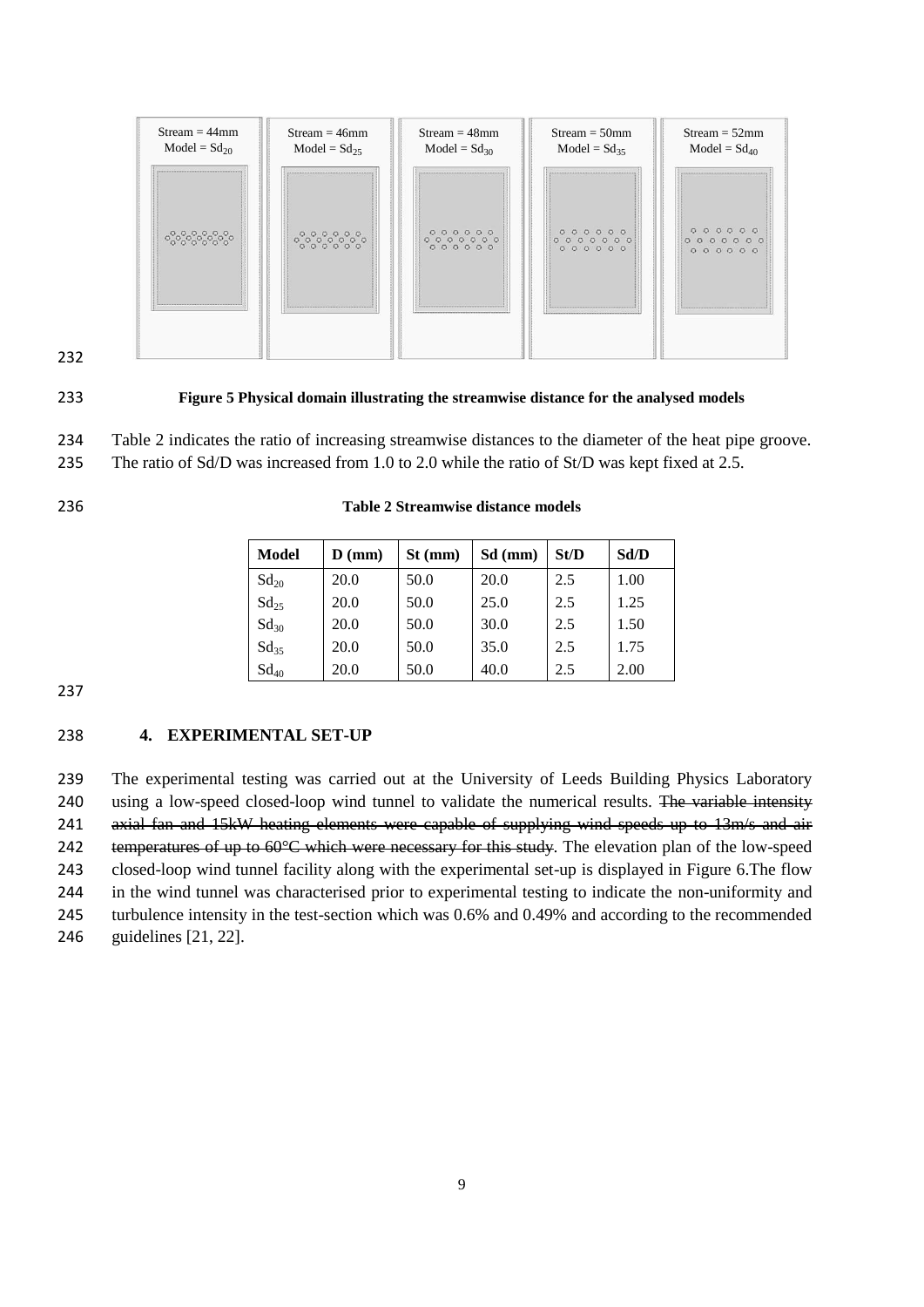





**Figure 6 Closed-loop wind tunnel showing the experimental set-up for heat pipe testing** 

 The test-section of the wind tunnel was used as the testing rig for carrying out the experimentation while the cold sink was used as the control volume for the condenser section at the top. The set-up comprised of 19 cylindrical heat pipes arranged at 90° vertical to the ground in a staggered grid with a streamwise distance of 20mm (Sd/D ratio of 1.0) and a spanwise thickness of 50mm. The diameter of the copper-water heat pipes was 16mm with a total length of 800mm.The PICO Type K Thermocouple (exposed wire, Polytetrafluoroethylene (PTFE) insulated) with a tip diameter of 1.5mm and a tip temperature range between -75°C to 250°C was used for the experiment.

 The boundary layer thickness of the test-section was 0.05m and the heat pipes were located outside the boundary layer region for accurate evaluation. Discrete points (Figure 7) were located at the inlet and outlet of the physical domain in order to quantify the performance of theheat pipe system at specific measurement locations. The origin was the base of the test section directly underneath the 260 central heat pipe. The thermocouple points were located 0.15m upstream  $(I_1 \text{ and } I_2)$  and downstream  $(O_1 - O_5)$  of the heat pipe physical domain (Z-direction), spaced 0.05m apart in the X-direction. The Y-direction was kept constant at 0.25m.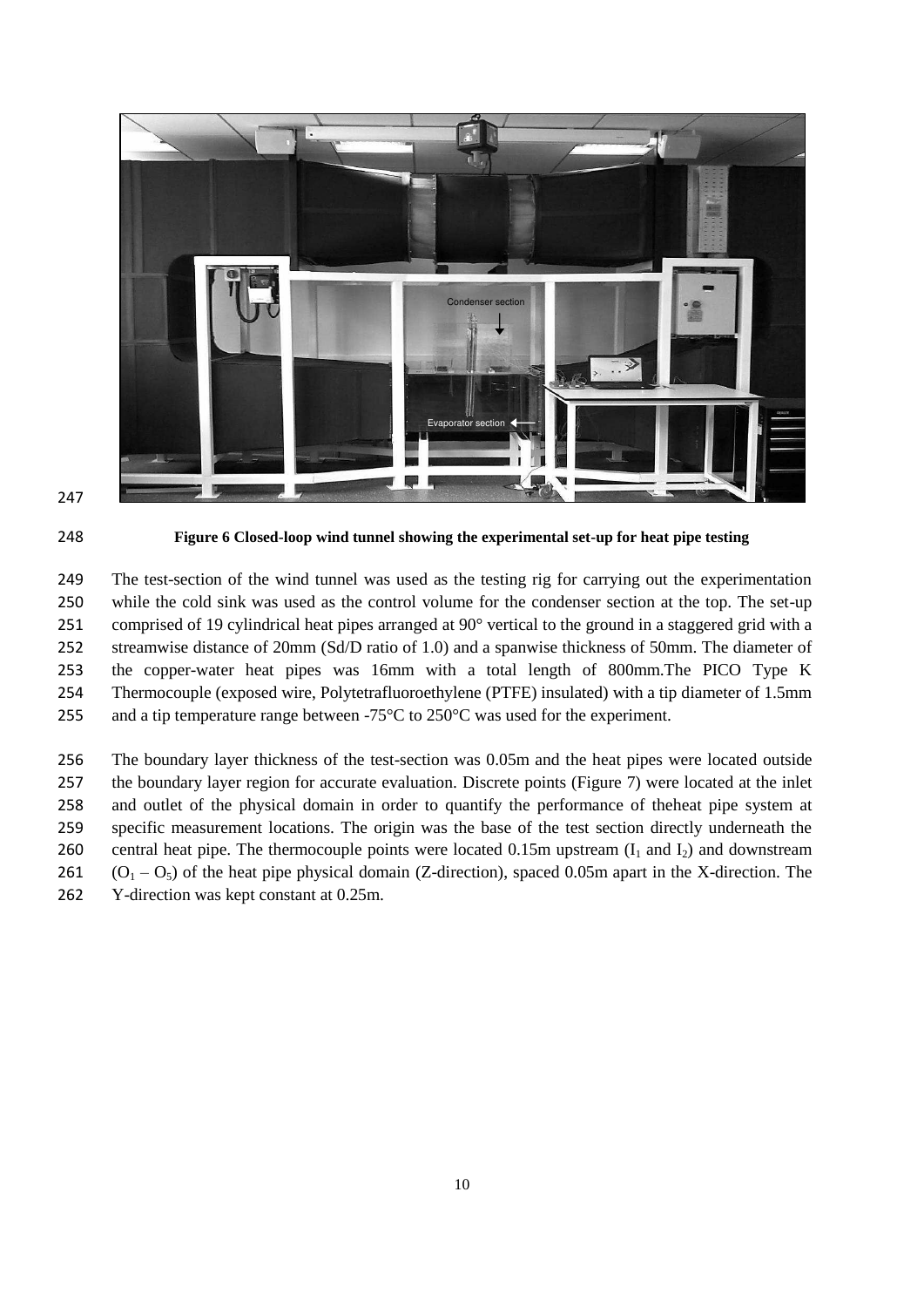





#### 264 **Figure 7 Measurement point locations at the inlet and outlet of the physical domain**

# 265 **4.1. Heat pipe specification**

 Heat pipes in the past have been integrated into the heat exchanger systems in buildings for the purpose of pre-heating fresh air. However, their potential to operate in reverse to deliver passive cooling is now gaining momentum. For this study, cylindrical copper heat pipes were manufactured as per the design specifications. The dimensions of the evaporator and condenser sections and the main parameters of the manufactured heat pipes are displayed in Figure 8.

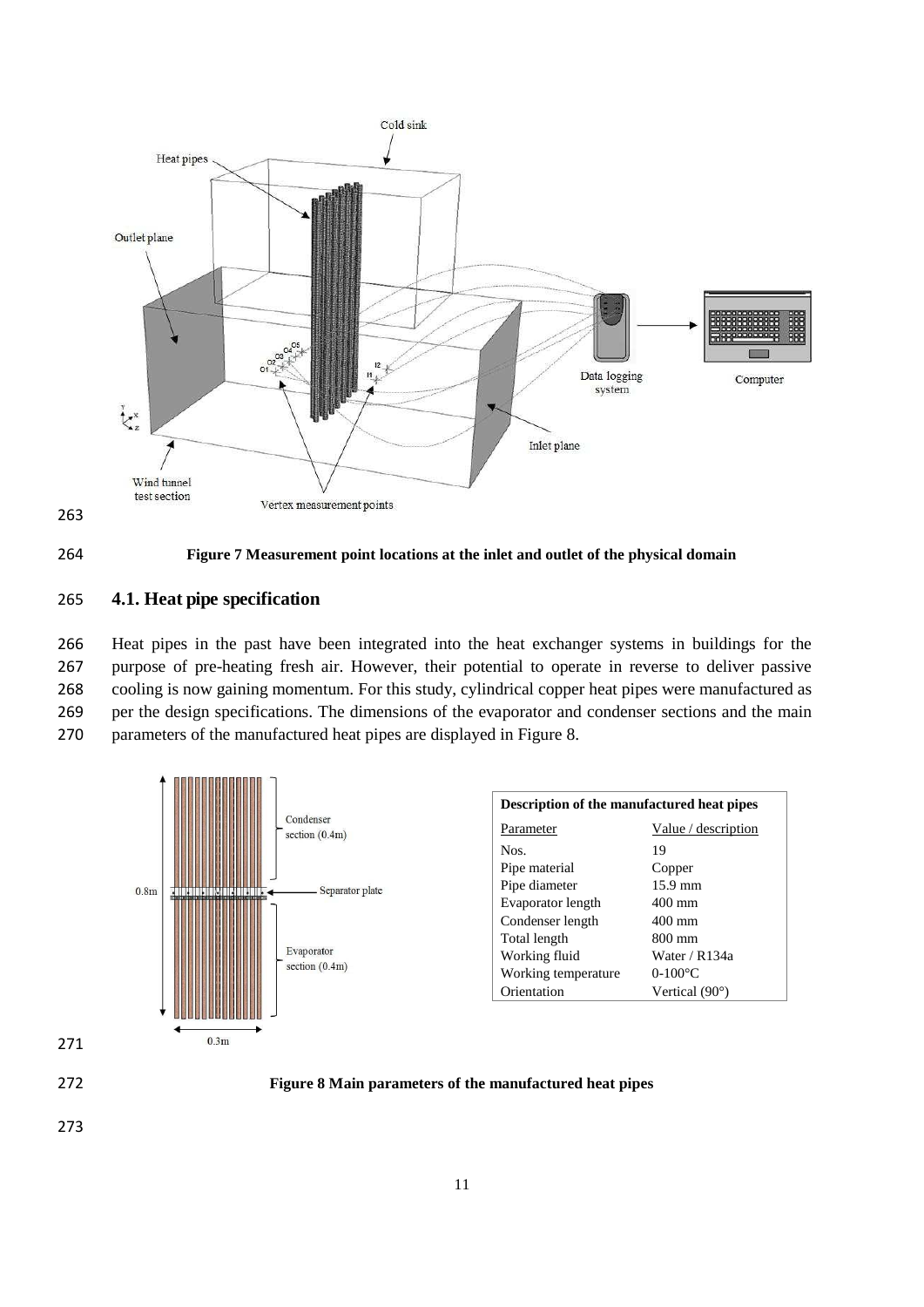The heat pipes were charged with water and R-134a as the working fluids comprising of 2/3rd of the 275 evaporator length, thus indicating a fluid volume of  $0.000054m<sup>3</sup>$ . The working sub-atmospheric pressures were set to saturation and at an operating temperature of 293K. The heat pipes were vacuum sealed at the end of the tube with the end cap incorporating a diameter of 3mm greater than the actual pipe diameter. The total length of the heat pipes was 800mm and the sections were separated in the centre using a connecting plate allowing identical evaporator and condenser sectional lengths of 400mm each.

# **4.2. Data reduction**

 A precise experimental determination of the thermal performance of the heat pipe heat exchanger requires accurate measurement of the temperatures of the air flow at different locations of the heat exchanger, to determine the rate of heat transfer across the length of the heat exchanger. Characterisation of the evaporator section was carried out by averaging the temperature measurements at the respective locations at regular intervals of time. Air density and specific heat capacity values were taken in accordance with the source temperatures. The rate of heat transfer at the evaporator 288 section (test-section of the wind tunnel) is formulated using eqn.6.

$$
q_e = \rho_G U A C_{p,G} (T_{e,inlet} - T_{e,outlet})
$$
 (eqn.6)

 Quantification of the thermal performance of heat pipes is based on the concept of heat exchanger effectiveness. The effectiveness of a heat exchanger is the ratio of actual rate of heat transfer by the heat exchanger to the maximum possible heat transfer rate between the air as formulated in eqn.7.

$$
\mathcal{E} = \frac{q_{actual}}{q_{max}} = \frac{r_{e, inlet} - r_{e, outlet}}{r_{e, inlet} - r_{c, inlet}}
$$
 (eqn.7)

# **5. RESULTS AND DISCUSSION**

#### **5.1. Flow and thermal profiles**

 The computational investigation predicted the air velocity, pressure and temperature profiles upstream and downstream of the heat pipes within the test section. Based on the evaluation of the highest temperature reduction, the optimum heat pipe configuration in terms of streamwise distance was determined. **Error! Reference source not found.**Figure 9 displays the air velocity streamlines along with air pressure and temperature contour levels for each of the analysed models.

 Figure 9 (a) displays the air velocity streamlines and due to the streamlined cross-section of the cylindrical tubes, a similar velocity trend to varying spanwise thickness models was obtained once again. The inlet velocity was kept constant at 2.3m/s for all cases and the findings showed that the velocity increased by approximately 0.9m/s at both ends of the bank of the tubes. A decrease in air velocity was noted at the immediate downstream of the heat pipes due to the contact period between the fluid and the pipe surface. With respect to Figure 9 (b), the static pressure contours for all models are highlighted. Positive pressure regions were created at the upstream of the rows of heat pipes for all analysed models with a mean value of 4.1Pa. Correspondingly, the downstream locations of the heat pipes experienced a region of negative pressures with a mean value of -0.3Pa noted across all models.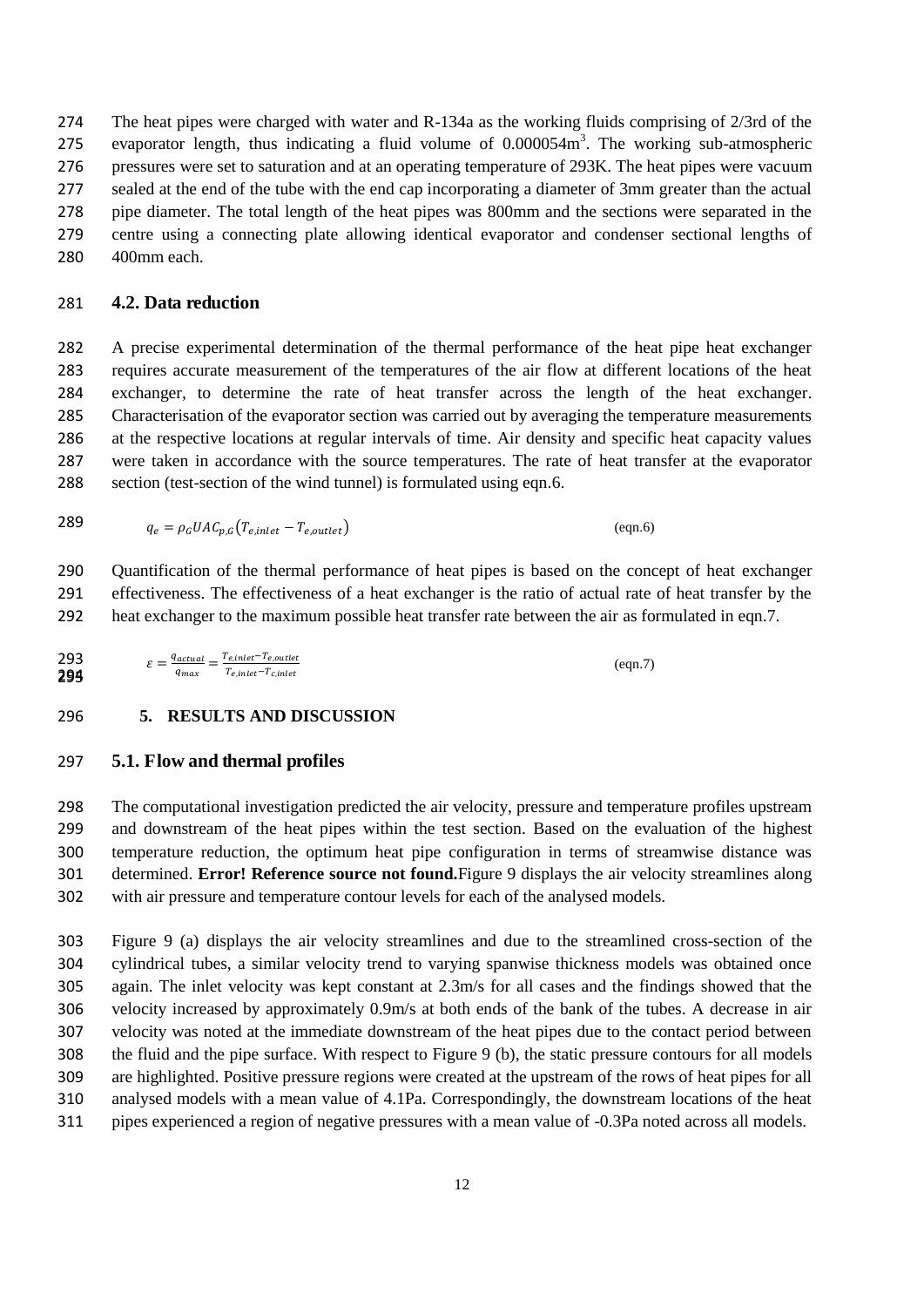Temperature contour levels are illustrated in Figure 9 (c). The temperature of air decreased as the stream passed over the pipes due to the transfer of heat between the air stream and the heat pipes. Maximum temperature reduction was noted at the immediate downstream locations of the heat pipes where the air velocity was the lowest indicating a direct proportionality between the two quantities. Simultaneously, there was no temperature reduction on either side of the bank of the pipes since there was no contact between the airstream and the heat pipes.



 **Figure 9 Contour levels displaying air: (a) velocity (b) pressure (c) temperature for the analysed streamwise distance models** 

321 For  $Sd_{20}$  (streamwise distance = 20mm) model, the variation in air temperature and velocity across the

 axial length of the test section is displayed in Figure 10. At an inlet velocity of 2.3m/s, the maximum velocity value was determined at 2.55m/s as the airstream came in contact with the 1st row of heat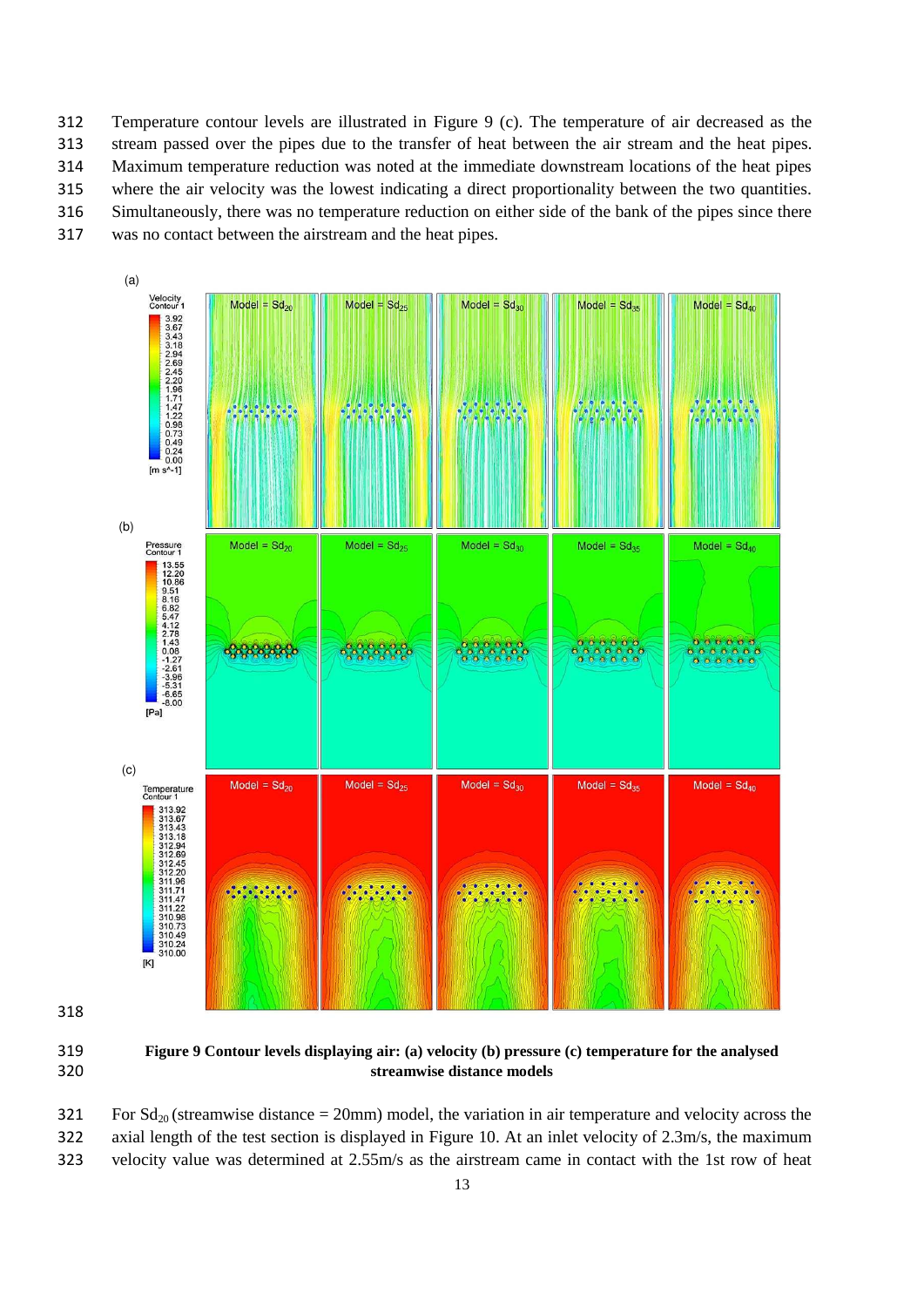324 pipes. Overall, the air velocity was reduced by 45.3%. With respect to the airside axial thermal 325 profile, the  $Sd_{20}$  model displayed the optimum results in terms of temperature reduction as a minimum 326 temperature value of 311.8K was estimated, highlighting a temperature drop of 2.2K or 0.67%.





327

328 **Figure 10 Variation in air velocity and temperature profile before and after contact with heat pipes for**  329 **Sd20 model** 

330 Figure 11 displays the quantification of air velocity and temperature results for the  $Sd_{25}$  (streamwise 331 distance = 25mm) model. The trend in velocity profile was dissimilar to the  $Sd_{20}$  model with a 332 maximum velocity value of 2.43m/s obtained prior to the 1st row of heat pipes. As the Sd/D 333 (streamwise distance-to-pipe diameter) ratio increased above unit to 1.25, the formation of the second 334 velocity peak became evident, thereby indicating a reduction in contact time between the air stream 335 and the heat pipes. The minimum velocity value was estimated at 1.43m/s as the airstream came in 336 contact with the three rows of heat pipes. Inlet temperature was set to 314K and a reduction 337 percentage of 0.63% was noted for the  $Sd_{25}$  streamwise distance model in comparison to 0.67% for 338 the  $Sd_{20}$  model.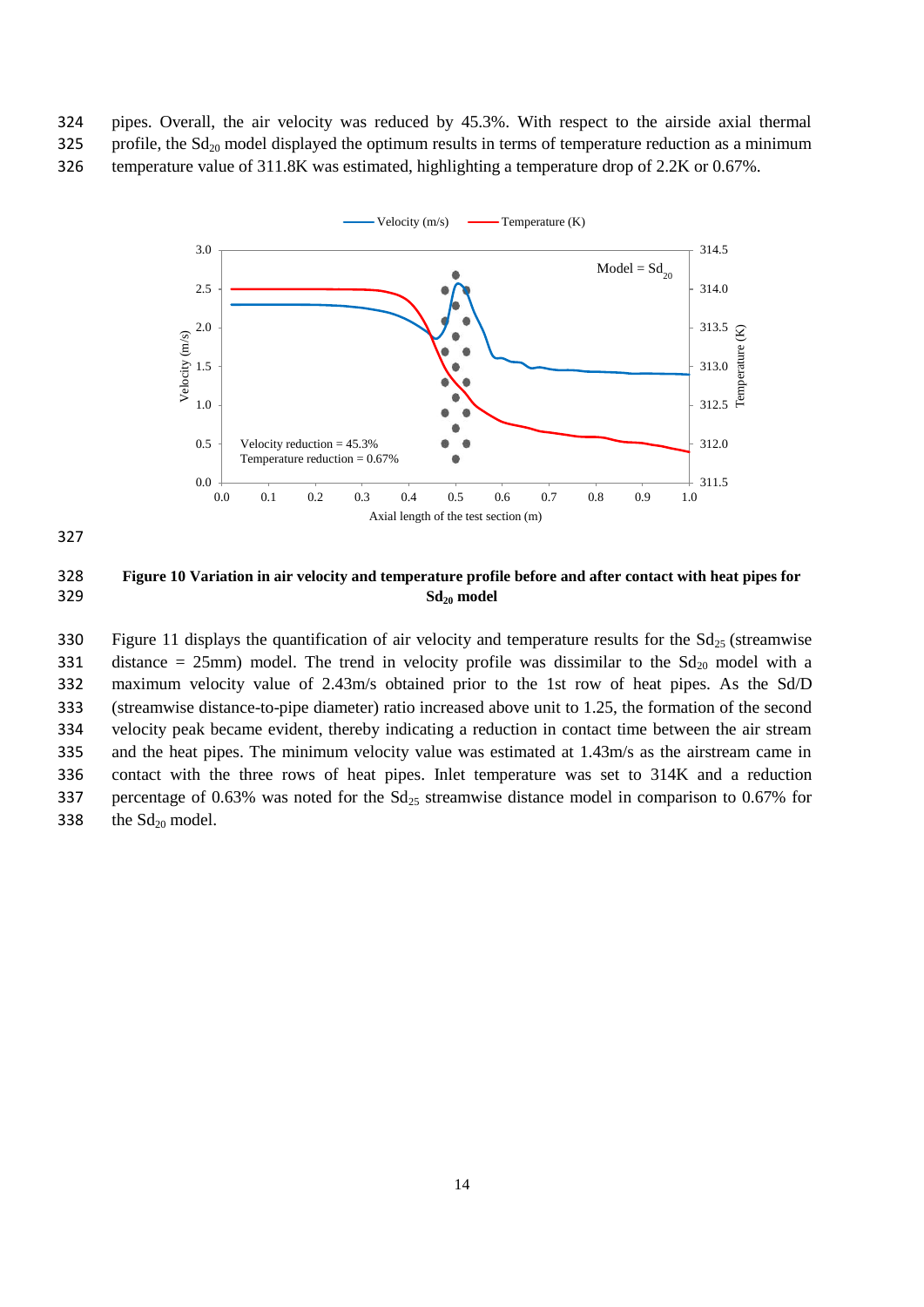



# 340 **Figure 11 Variation in air velocity and temperature profile before and after contact with heat pipes for**  341 **Sd25 model**

342 Figure 12 shows the air velocity and temperature trend for the  $Sd_{30}$  (streamwise distance = 30mm) 343 model. Like the  $Sd_{25}$  model, two distinct velocity peak points were observed as the streamwise distance between rows was increased to 30mm. This effect was predominantly due to the increasing distances between the individual rows, providing time for the airstream to reach regions of high velocities on two instances. The maximum air velocity was determined at 2.54m/s while the mean air velocity was 1.91m/s. The temperature profile continued to indicate a lower reduction in air temperature with increasing streamwise distances as a reduction 1.96K or 0.62% was calculated.



350 **Figure 12 Variation in air velocity and temperature profile before and after contact with heat pipes for**  351 **Sd30 model**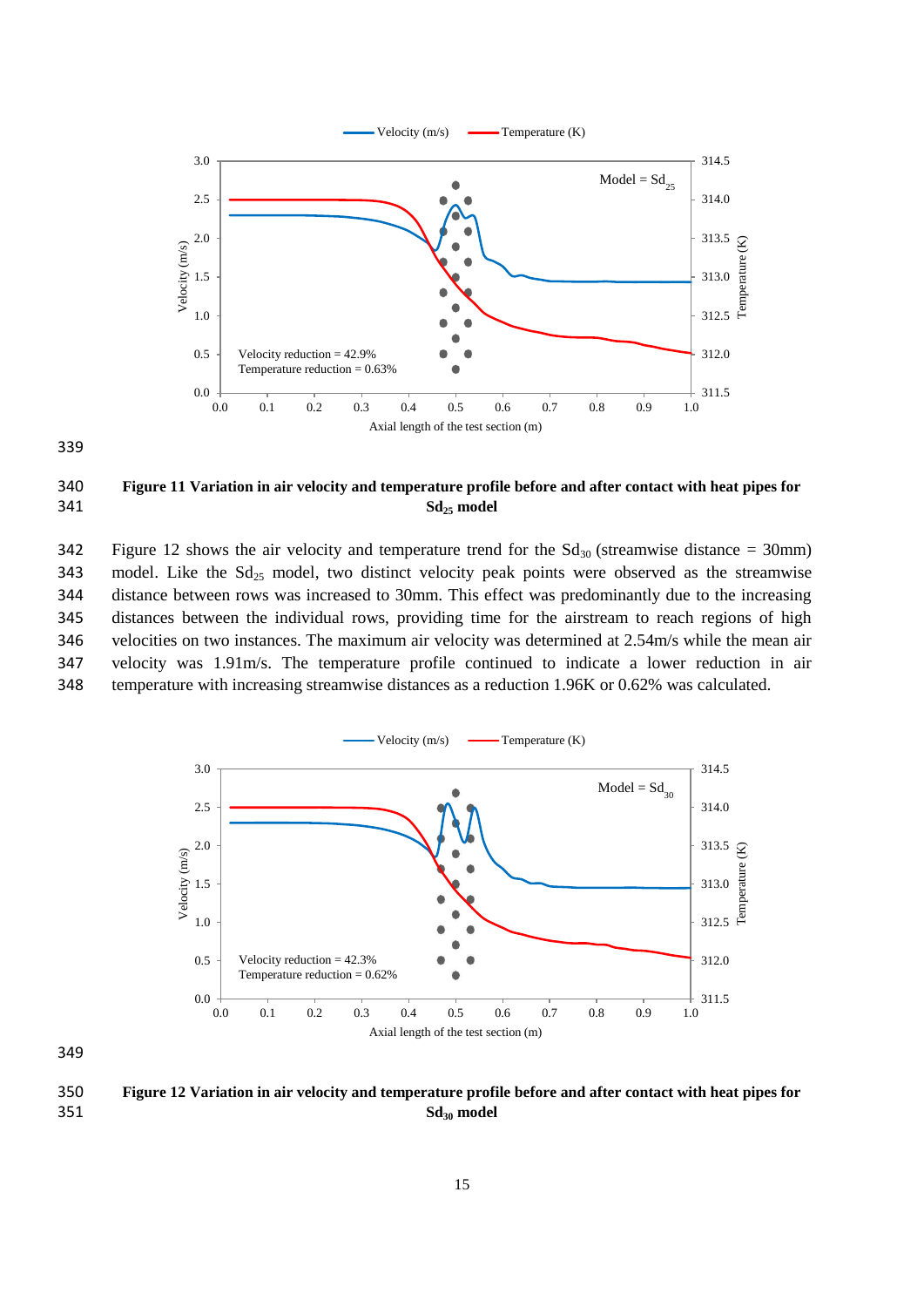The streamwise distance was further increased to 35mm and the quantified air velocity and 353 temperature results for  $Sd_{35}$  (streamwise distance = 35mm) model are displayed in Figure 13. The formation of two velocity peaks was evident at the start of the 1st and 3rd row of heat pipes. The 355 highest velocity was noted at  $2.51 \text{m/s}$  which was  $0.02 \text{m/s}$  lower than the  $Sd_{30}$  model. The velocity was found to decrease to a minimum value of 1.45m/s downstream of the heat pipes. The air temperature decreased from the inlet value of 314K to approximately 312K after contact with the heat pipes. The 358 temperature profile obtained from the  $Sd_{35}$  model was very similar to the  $Sd_{30}$  model as a reduction percentage of 0.61% was calculated.



360

# 361 **Figure 13 Variation in air velocity and temperature profile before and after contact with heat pipes for**  362 **Sd35 model**

 The maximum streamwise distance analysed from the current geometry was 40mm or twice the pipe 364 diameter. Figure 14 displays the findings obtained from the  $Sd_{40}$  (streamwise distance = 40mm) model. A maximum velocity value of 2.46m/s was noted at the upstream of the 1st row of heat pipes. This arrangement provided the lowest reduction in air velocity as a reduction percentage of only 40% was obtained. This was due to the increased spacing between the rows of the heat pipes with the Sd/D (streamwise distance-to-pipe diameter) ratio of 2.0. With respect to the thermal profile, the Sd40 model indicated the lowest reduction in air temperatures, calculated at only 1.83K or 0.58%. From all 370 analysed models it was concluded that the  $Sd_{20}$  model provided the greatest reduction in air temperatures across the axial length of the test section.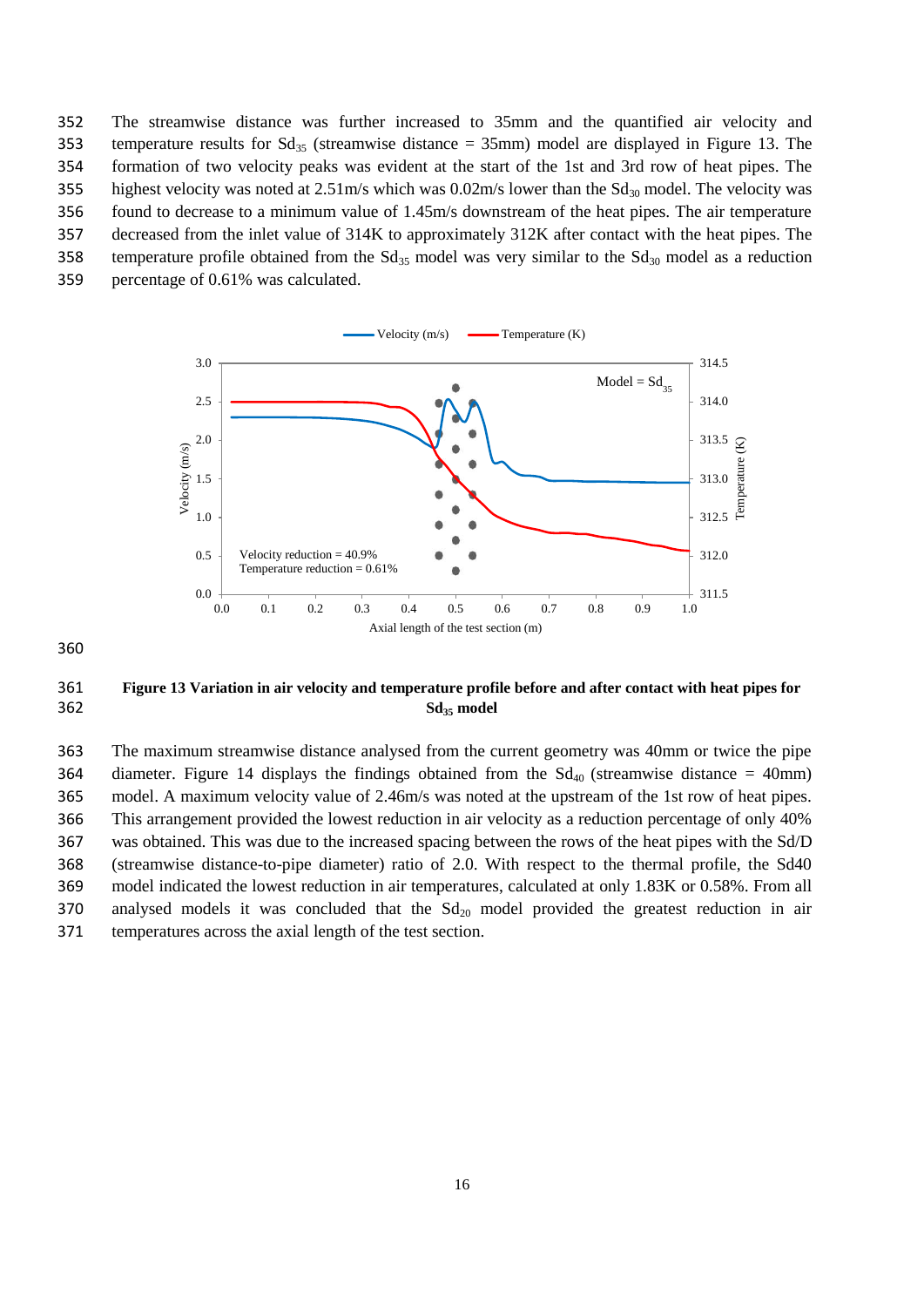

372

# 373 **Figure 14 Variation in air velocity and temperature profile before and after contact with heat pipes for**  374 **Sd40 model**

375 Table 3 summarises the mean values of the air velocity and temperature for all streamwise distance 376 models at the measurement locations. Keeping a constant inlet air temperature of 314K for all cases, 377 maximum temperature difference  $(\Delta T)$  was obtained for the Sd<sub>20</sub> model at 1.68K. In general, the 378 temperature differentials decreased as the streamwise distance increased with the lowest  $\Delta T$ 379 calculated for the Sd<sub>40</sub> model at 1.55K. An inverse proportionality was thus established between the 380 decreasing temperature reductions and the increasing streamwise distances between the rows of heat 381 pipes.

|  | ٠ |
|--|---|
|  | ٠ |

| 382<br>Table 3 Summary of the mean parametric values obtained for streamwise distance models |  |
|----------------------------------------------------------------------------------------------|--|
|                                                                                              |  |
|                                                                                              |  |
|                                                                                              |  |

| <b>Model</b> | <b>Mean inlet</b><br>velocity $(m/s)$ | <b>Mean outlet</b><br>velocity $(m/s)$ | $\Delta v$ (m/s) | <b>Mean inlet</b><br>temperature $(K)$ | <b>Mean outlet</b><br>temperature $(K)$ | $\Delta T$ (K) |
|--------------|---------------------------------------|----------------------------------------|------------------|----------------------------------------|-----------------------------------------|----------------|
| $Sd_{20}$    | 2.20                                  | 1.46                                   | 0.84             | 313.96                                 | 312.32                                  | 1.68           |
| $Sd_{25}$    | 2.20                                  | 1.50                                   | 0.80             | 313.96                                 | 312.33                                  | 1.67           |
| $Sd_{30}$    | 2.19                                  | 1.50                                   | 0.80             | 313.97                                 | 312.42                                  | 1.58           |
| $Sd_{35}$    | 2.19                                  | 1.51                                   | 0.79             | 313.97                                 | 312.43                                  | 1.57           |
| $Sd_{40}$    | 2.19                                  | 1.55                                   | 0.75             | 313.97                                 | 312.45                                  | 1.55           |

383

384 In addition, the analysis determined that the mean outlet velocity increased from 1.46m/s to 1.55m/s 385 as the streamwise distance was increased from 20mm to 40mm. The maximum reduction in air 386 velocity ( $\Delta v$ ) was calculate for the Sd<sub>20</sub> model at 0.84m/s while the minimum reduction in air velocity 387 was depicted at  $0.75$ m/s for the  $Sd_{40}$  model. The bar graph representation of the parametric reductions 388 in air velocity and temperature for all analysed streamwise distance models are displayed in Figure 389 15.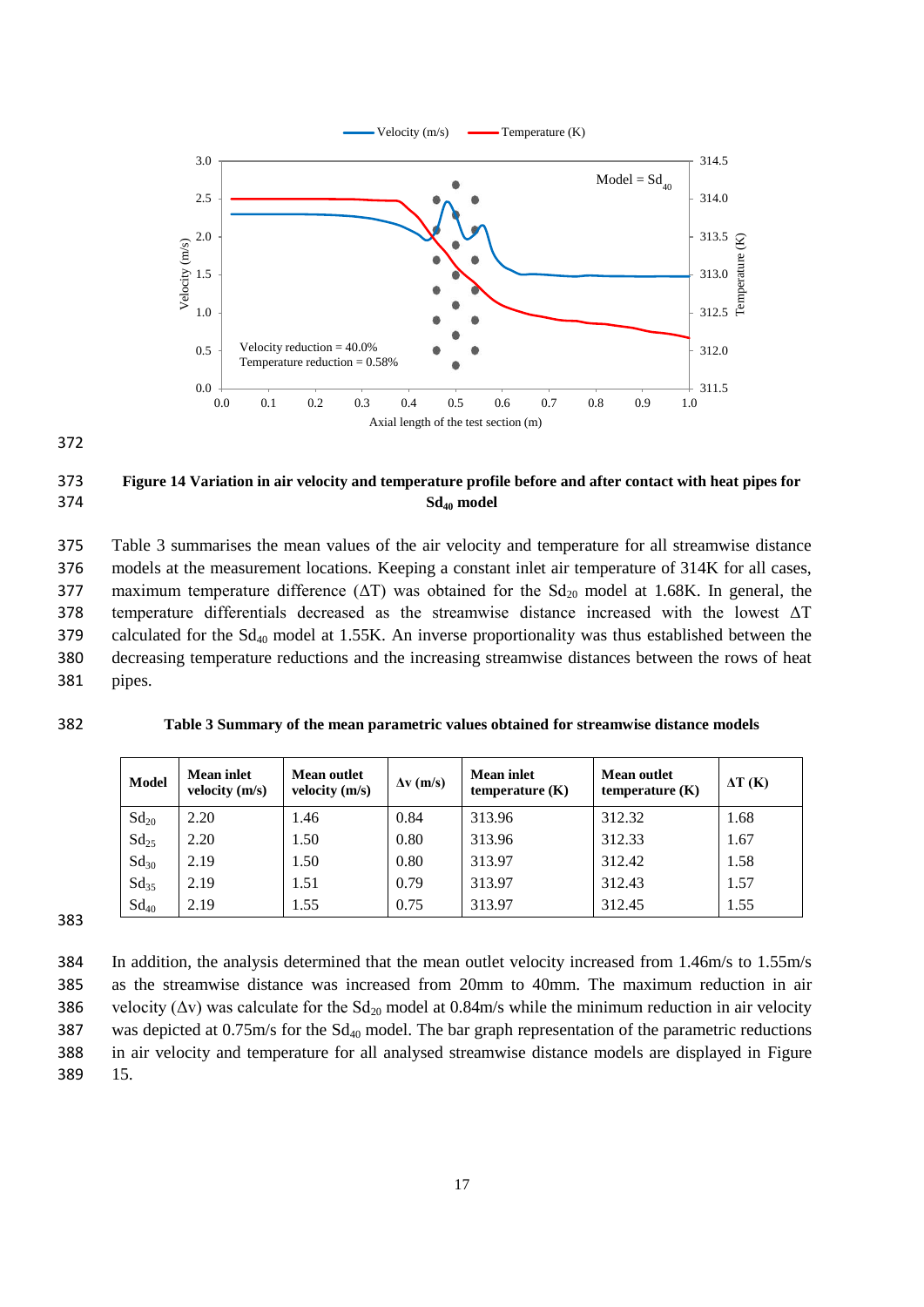

390

# 391 **Figure 15 Bar chart representation of the difference in air velocity and temperature for streamwise**  392 **distance models**

393

# 394 **5.2. Total cooling capacity and overall effectiveness**

 Similar to the spanwise arrangement models, the area-weighted averaged cooling capacity or heat transfer, upstream and downstream of the heat pipes was further evaluated. This section established the quantified results for the cooling capacity (rate of heat transfer) and effectiveness obtained from the analysis of all five streamwise distance models. The summarised findings for heat transfer and overall heat pipe effectiveness are displayed in Table 4. The highest mean overall effectiveness was 400 calculated at 5.6% for the  $Sd_{20}$  model while the lowest mean overall effectiveness was calculated at 401 5.0% for the  $Sd_{40}$  model. The highest rate of heat transfer in the test section was 768.17W for the  $Sd_{20}$  model. A variation of 82.3W was achieved between the highest and lowest rate of heat transfer from the compared models.

## 404 **Table 4 Summary of the mean heat transfer values obtained for streamwise distance models**

| <b>Model</b>  | <b>Evaporator net</b><br>heat transfer (W) | <b>Overall</b><br>effectiveness $(\% )$ |  |  |
|---------------|--------------------------------------------|-----------------------------------------|--|--|
| $Sd_{20}$     | 768.17                                     | 5.60%                                   |  |  |
| $Sd_{25}$     | 764.25                                     | 5.57%                                   |  |  |
| $Sd_{30}$     | 705.46                                     | 5.14%                                   |  |  |
| $Sd_{35}$     | 698.93                                     | 5.10%                                   |  |  |
| $\rm Sd_{40}$ | 685.87                                     | 5.00%                                   |  |  |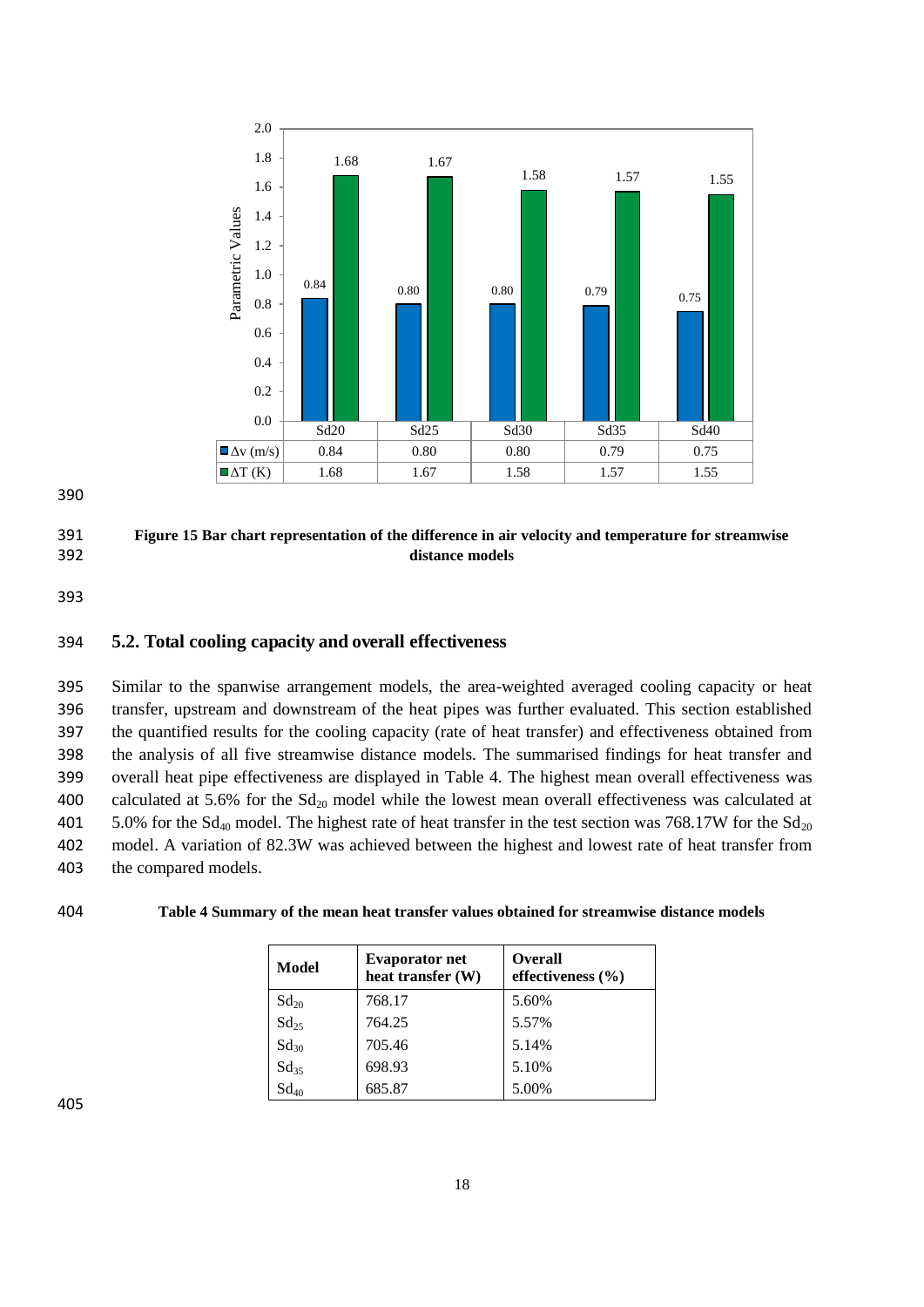The graphical representation of the cooling capacity and heat pipe effectiveness results are plotted Figure 16. The total cooling capacity or heat transfer was directly proportional to the overall effectiveness of the heat pipe system since all other parameters apart from air temperature were kept constant throughout the investigation. Since the temperature differential reduced as the streamwise 410 distances increased from 20mm (Model  $Sd_{20}$ ) to 400mm (Model  $Sd_{40}$ ), a decreasing gradient was observed for both total heat transfer rate and overall effectiveness of the heat pipe heat exchanger.



# **Figure 16 Relationship between cooling capacity and overall heat exchanger effectiveness for streamwise distance models**

 In summary, the results of this investigation indicated that the heat pipes operate at their maximum efficiency when the streamwise distance is identical to the diameter of the pipe as this formation allows the incoming airstream to achieve the maximum contact time with the surface of the pipes. The study showed that any increase in streamwise spacing leads to the formation of another bell curve representing an increase in air velocity which simultaneously reduces the contact time between the airstream and the heat pipes, decreasing its effectiveness. The findings from this study quantified that the optimum streamwise distance was 20mm at which the Sd/D (streamwise distance-to-pipe diameter) ratio was 1.0.The thermal cooling capacity was found to decrease by 10.7% from 768W to 686W when the streamwise distance was increased to 40mm (Sd/D ratio of 2.0). These are important findings indicating the ideal arrangement for heat pipes to be arrayed, to work at their optimum capacity for the purpose of passive cooling in buildings.

# **5.3. Experimental validation**

427 The experimental validation was carried out on the  $Sd_{20}$  model to determine the accuracy of the numerical findings. The test-section of the wind tunnel was used as the control domain and the experimental test incorporated identical boundary conditions as the CFD model. The testing was conducted after allowing the temperature in the test-section to stabilise to the required set-point. At a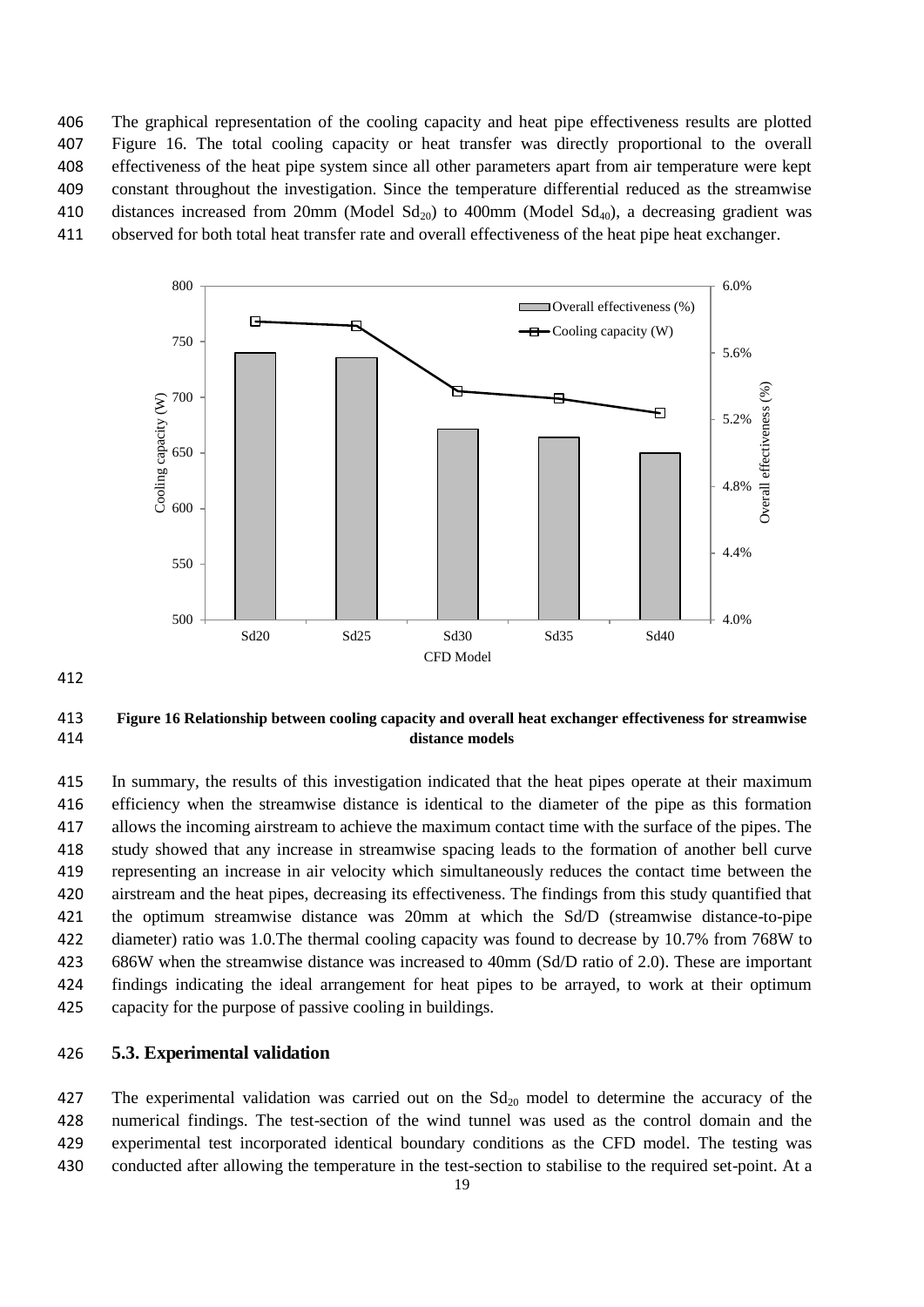source temperature of 314K or 41°C, a mean reduction of 1.35°C (Figure 17 a) across was obtained using the experimental run-time of 200 seconds. Figure 17 (b) displays the formation of downstream temperatures when the source temperature was normalised to 41°C or 314K. The downstream temperature formations indicated the actual thermal cooling capacity of heat pipes in response to the source temperature. A highest temperature reduction of 1.6K was obtained during the transient test, indicating a cooling capacity of 1,045W and a heat pipe effectiveness of 6.15%.



437



438

# 439 **Figure 17 Upstream and downstream air temperatures formation shown in: (a) actual (b) normalised**  440 **recordings**

 A quantitative validation of the CFD results was done by recording temperature, velocity and pressure measurements at the discrete measurement point locations and comparing it against the 443 experimentally obtained values. The error percentage at each measuring location for the  $Sd_{20}$  model is tabulated in Table 5. A good correlation was observed in temperature results were obtained for this 445 model with a maximum differential of only 1.63%. Measurement location  $I_1$  indicated the highest variation in air velocity and pressure readings with the CFD values overestimating the experimental results by 14.6% and 16.4%. In addition, a good agreement was obtained for air velocity between the two methodologies at the downstream locations with a mean error percentage of 6.4%.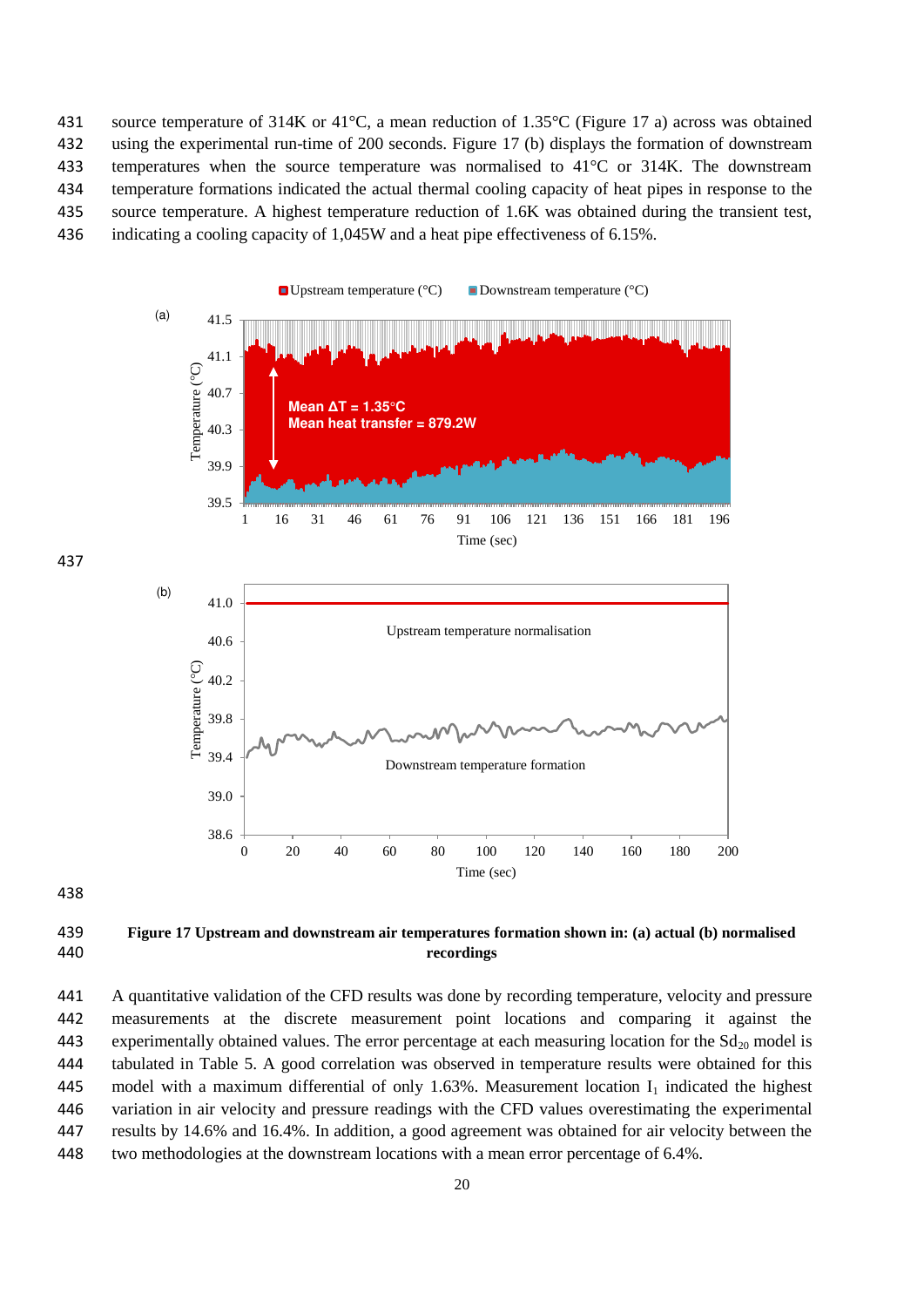| Point          | CFD (°C) | Exp. $(^{\circ}C)$ | <b>Error</b> | CFD(m/s) | Exp. (m/s) | Error | $CFD$ (Pa) | Exp. (Pa) | <b>Error</b> |
|----------------|----------|--------------------|--------------|----------|------------|-------|------------|-----------|--------------|
| $I_1$          | 40.97    | 40.95              | 0.05%        | 2.19     | 1.87       | 14.6% | 3.11       | 2.60      | 16.4%        |
| I <sub>2</sub> | 40.96    | 40.98              | 0.05%        | 2.20     | 1.88       | 14.5% | 3.09       | 2.70      | 12.6%        |
| O <sub>1</sub> | 39.31    | 39.60              | 0.74%        | 1.46     | 1.37       | 6.2%  | 1.38       | 1.50      | 8.0%         |
| O <sub>2</sub> | 39.02    | 39.40              | 0.97%        | 1.44     | 1.25       | 13.2% | 1.39       | 1.30      | 6.9%         |
| $O_3$          | 39.32    | 39.71              | 0.99%        | 1.48     | 1.42       | 4.1%  | 1.50       | 1.60      | 6.3%         |
| $O_4$          | 39.38    | 40.02              | 1.63%        | 1.50     | 1.51       | 0.7%  | 1.41       | 1.20      | 14.9%        |
| O <sub>5</sub> | 39.59    | 40.23              | 1.62%        | 1.42     | 1.54       | 7.8%  | 1.25       | 1.30      | 3.8%         |

**Table 5 Error percentage between CFD and experimental results for Sd20 model** 

#### **6. CONCLUSION**

 A detailed investigation was carried out into highlighting the optimum heat pipe streamwise spacing for passive cooling of high-temperature ventilation airstreams. The set-up comprised of 19 cylindrical copper-water heat pipes arranged in a staggered grid, 90° with respect to the ground. The cooling capacity or thermal performance of the heat pipes was analysed using varying streamwise distance to diameter ratios ranging from 1.0 to 2.0. The findings of this study determined that the optimum streamwise distance was 20mm at which the Sd/D (streamwise distance-to-pipe diameter) ratio was 1.0. The cooling capacity and system effectiveness was found to decrease by 10.7% from 768W to 686W when the streamwise distance was increased to 40mm (Sd/D ratio of 2.0).Wind tunnel experimental testing was conducted to validate the numerical model at designated point locations. A good agreement was obtained between the numerical and experimental findings with a maximum error of 1.6% for temperature and 14.6% for velocity parameters. The investigation successfully evaluated the performance of heat pipes under varying geometrical arrangement, when utilised for the purpose of pre-cooling convection airstreams, and which can be applied within windcatchers.

# **ACKNOWLEDGEMENT**

 The research and wind tunnel experimental support provided by the University Of Leeds and Qatar National Research Fund (NPRP09-138-2-059) is gratefully acknowledged by the author. The technology presented here is subject to an international patent application (PCT/GB2014/052263).

#### **REFERENCES**

- 1. Hughes BR, Chaudhry HN and Ghani SA, (2011). A review of sustainable cooling technologies in buildings, Renewable and Sustainable Energy Reviews 15, 3112-3120
- 2. Aranjo BS, Hughes BR and Chaudhry HN, (2012). Performance investigation of ground cooling for the airbus A380 in the United Arab Emirates, Applied Thermal Engineering 36, 87-95
- 3. Chaudhry HN and Hughes BR, (2011). Computational analysis of dynamic architecture, Journal of Power and Energy, Proceedings of the Institution of Mechanical Engineers Part A 225, 85-95